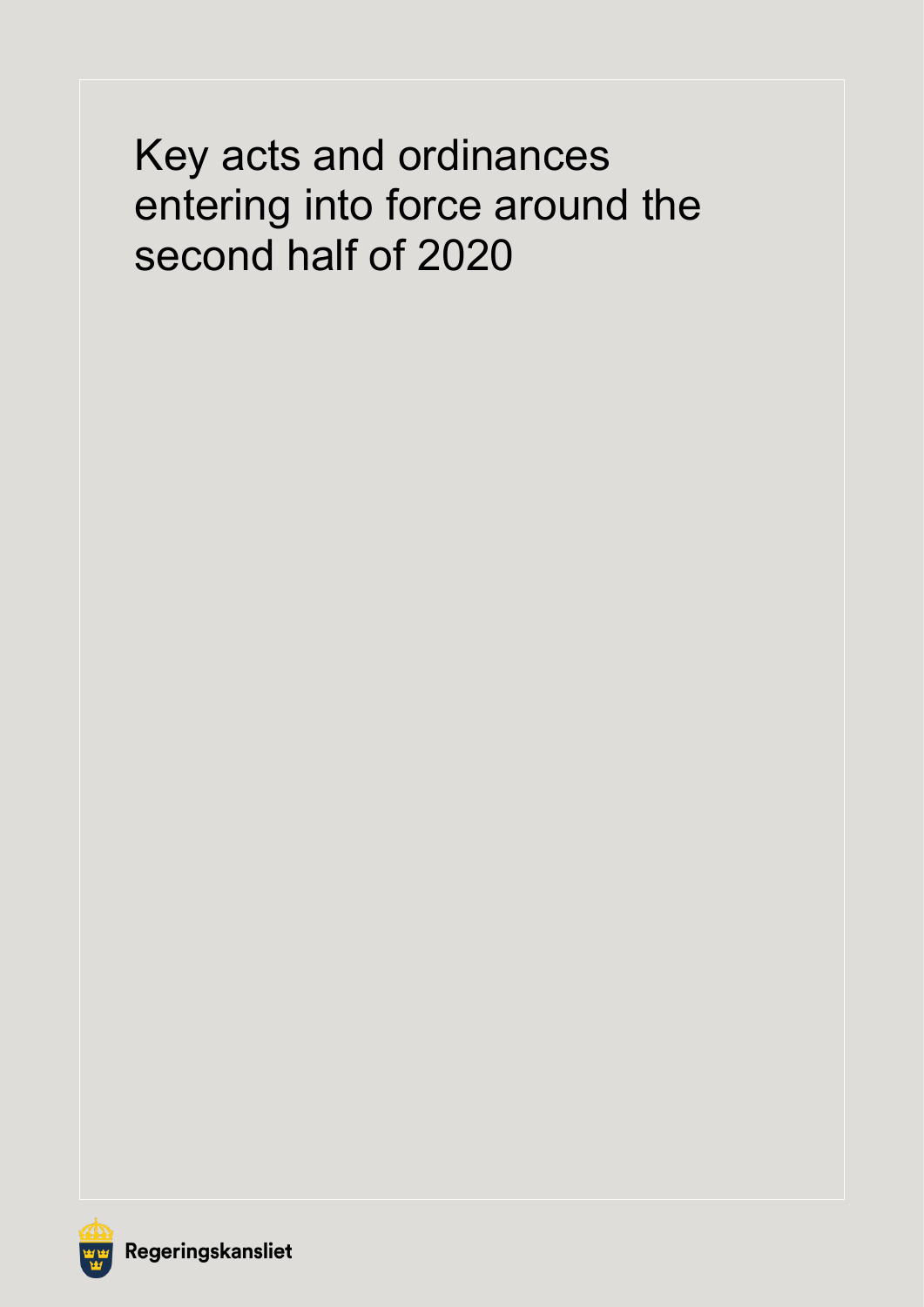## Table of contents

2 (37)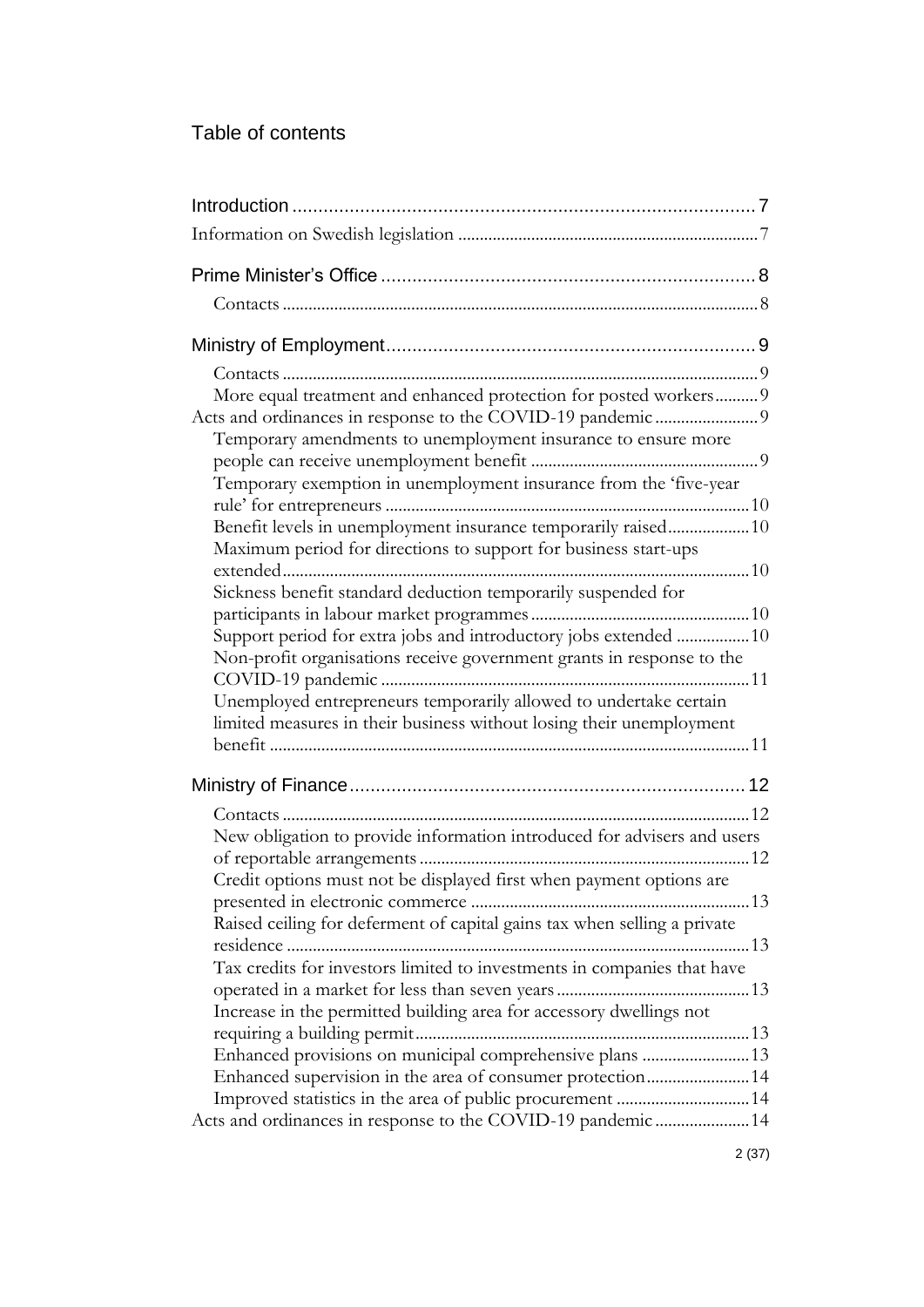| Reduced deferral fee and possibility to withdraw temporary deferrals14<br>Benefits of free parking and gifts to employees temporarily exempted                                                                                                                                                                                                                                                                                                                                                                                                                                                                |  |
|---------------------------------------------------------------------------------------------------------------------------------------------------------------------------------------------------------------------------------------------------------------------------------------------------------------------------------------------------------------------------------------------------------------------------------------------------------------------------------------------------------------------------------------------------------------------------------------------------------------|--|
| Temporary reinforcement of support for short-time work schemes and<br>Reorientation support to businesses with reduced turnover due to                                                                                                                                                                                                                                                                                                                                                                                                                                                                        |  |
|                                                                                                                                                                                                                                                                                                                                                                                                                                                                                                                                                                                                               |  |
|                                                                                                                                                                                                                                                                                                                                                                                                                                                                                                                                                                                                               |  |
|                                                                                                                                                                                                                                                                                                                                                                                                                                                                                                                                                                                                               |  |
| Introduction of new state aid for broadband infrastructure expansion 17<br>Requirement regarding certain charging infrastructure in buildings and<br>inspection of certain heating and air conditioning systems17<br>Implementation of amendments to the Professional Drivers Directive 17                                                                                                                                                                                                                                                                                                                    |  |
|                                                                                                                                                                                                                                                                                                                                                                                                                                                                                                                                                                                                               |  |
| Law enforcement authorities permitted to use secret data interception19<br>Enhanced secrecy protection for people under threat and faster<br>Prohibition on dissemination of images from court proceedings to<br>Introduction of measures to facilitate transfer of information between<br>Adaptation of road transport to the use of electronic consignment notes                                                                                                                                                                                                                                            |  |
| Stricter penalties for the most serious cases of intellectual property right<br>Expanded cooperation between Swedish and Norwegian rapid response<br>More efficient exchange of information between police and social services<br>Enhanced protection against child marriage and other honour-based<br>Statute of limitations abolished for serious offences against children and<br>Introduction of specific criminal responsibility for collaboration with a<br>Reinforcement of measures to prevent relapse upon conditional release 22<br>Removal of permit requirement for camera surveillance on public |  |
|                                                                                                                                                                                                                                                                                                                                                                                                                                                                                                                                                                                                               |  |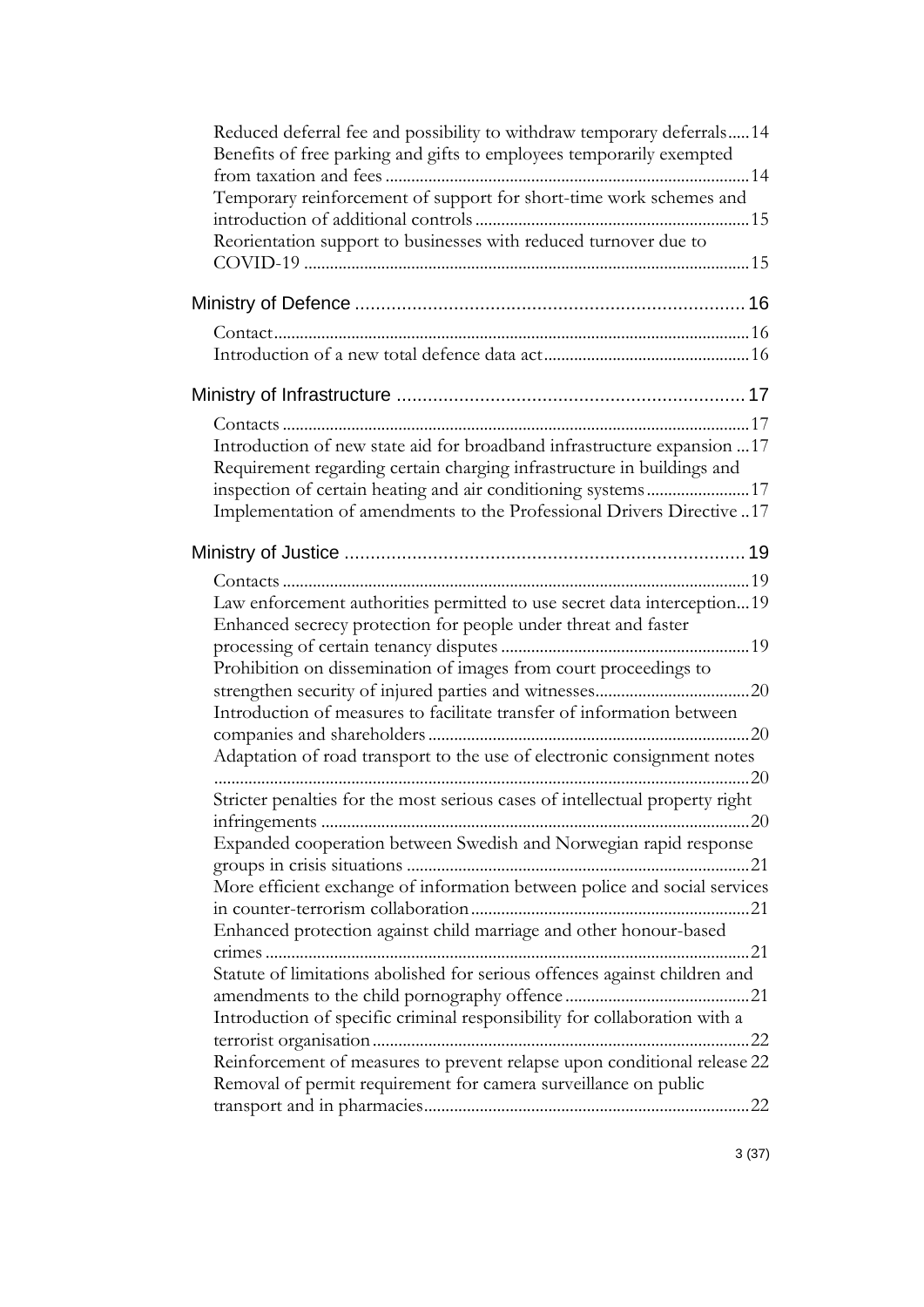| Expanded access for the Swedish Security Service to personal data held      |    |
|-----------------------------------------------------------------------------|----|
| Acts and ordinances in response to the COVID-19 pandemic 23                 |    |
| Temporary measures to facilitate companies and associations holding         |    |
|                                                                             |    |
|                                                                             |    |
|                                                                             |    |
| Government grants can be awarded to measures that strengthen                |    |
| Government grants introduced for actors in the visual arts, design and      |    |
| Acts and ordinances in response to the COVID-19 pandemic 24                 |    |
| Introduction of state aid for cultural events cancelled or postponed due to |    |
|                                                                             |    |
|                                                                             |    |
| Application of best available waste treatment technologies25                |    |
|                                                                             |    |
|                                                                             |    |
| Expanded exemptions from the prohibition on handling and transporting       |    |
| Acts and ordinances in response to the COVID-19 pandemic 26                 |    |
| Labelling of pesticides, biocides and chemical products etc. exempted       |    |
| Temporary legislative amendment to facilitate the transition to summer      |    |
| Temporary changes following notification of certain environmentally         |    |
|                                                                             | 27 |
|                                                                             |    |
| Acts and ordinances in response to the COVID-19 pandemic 27                 |    |
| State aid for temporary rebates for commercial tenants particularly hard    |    |
|                                                                             |    |
|                                                                             |    |
| Introduction of an extra allowance for families with children under the     |    |
| Family Law and Parental Support Authority tasked with coordinating          |    |
|                                                                             |    |
| All support measures for breathing and tube-feeding confer entitlement      |    |
|                                                                             |    |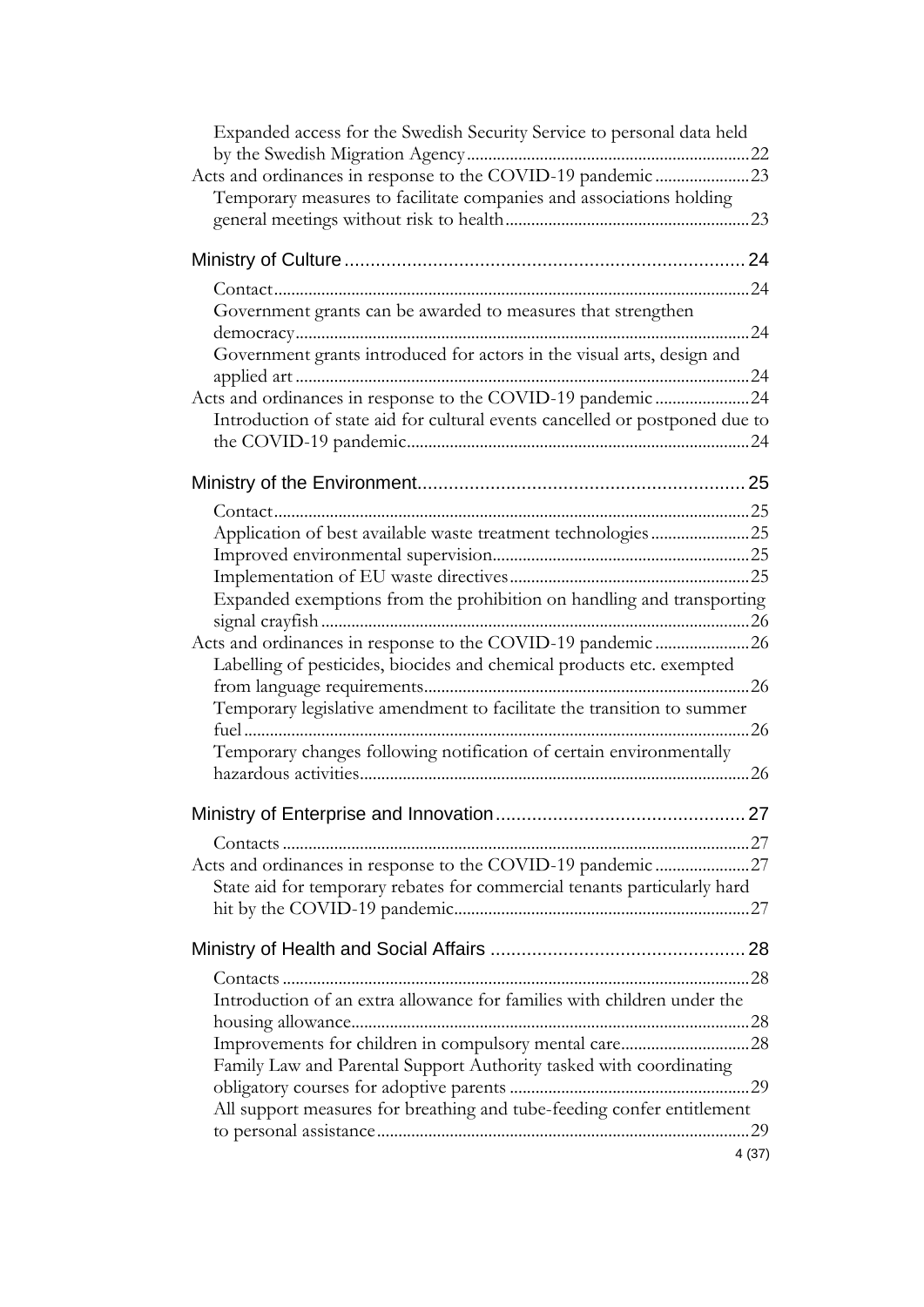| Previous decisions on childcare allowance can be extended29                |  |
|----------------------------------------------------------------------------|--|
|                                                                            |  |
| Rehabilitation compensation introduced for temporary sickness absence      |  |
|                                                                            |  |
| Acts and ordinances in response to the COVID-19 pandemic 30                |  |
| National Board of Health and Welfare can distribute personal protective    |  |
| equipment and testing materials among regions and municipalities 30        |  |
| Introduction of a national ban on visits to care homes for older people.30 |  |
| Limit on medication quantities that can be dispensed at retail pharmacies  |  |
| Government given extended right to issue regulations in response to        |  |
|                                                                            |  |
| Suspension of medical certificate requirement during sick pay period30     |  |
| Employees to be compensated for standard deduction for sick days31         |  |
| Time period to submit medical certificates in sickness benefit cases       |  |
|                                                                            |  |
| Government grants to regions and municipalities for financial support to   |  |
| Introduction of special provisions on temporary parental benefit due to    |  |
|                                                                            |  |
| People with COVID-19 can be entitled to work injury insurance benefits     |  |
|                                                                            |  |
| Amended transitional provisions concerning medical devices 32              |  |
| Postponed introduction of national patient medication list and basic       |  |
|                                                                            |  |
| COVID-19 classified as a disease that is dangerous to public health and to |  |
|                                                                            |  |
| COVID-19 classified as disease that is dangerous to public health and to   |  |
|                                                                            |  |
| Temporary communicable disease control measures at eating and              |  |
|                                                                            |  |
|                                                                            |  |
|                                                                            |  |
| Extended possibilities to use remote learning, distance education and      |  |
|                                                                            |  |
| Municipal adult education to make even greater contribution to skills      |  |
|                                                                            |  |
| Government grants may be given for development of sectoral validation      |  |
|                                                                            |  |
| Acts and ordinances in response to the COVID-19 pandemic 35                |  |
| School authorities can decide to close activities on school premises in    |  |
|                                                                            |  |
| Students can retain their student finance and training grants when         |  |
|                                                                            |  |
|                                                                            |  |

5 (37)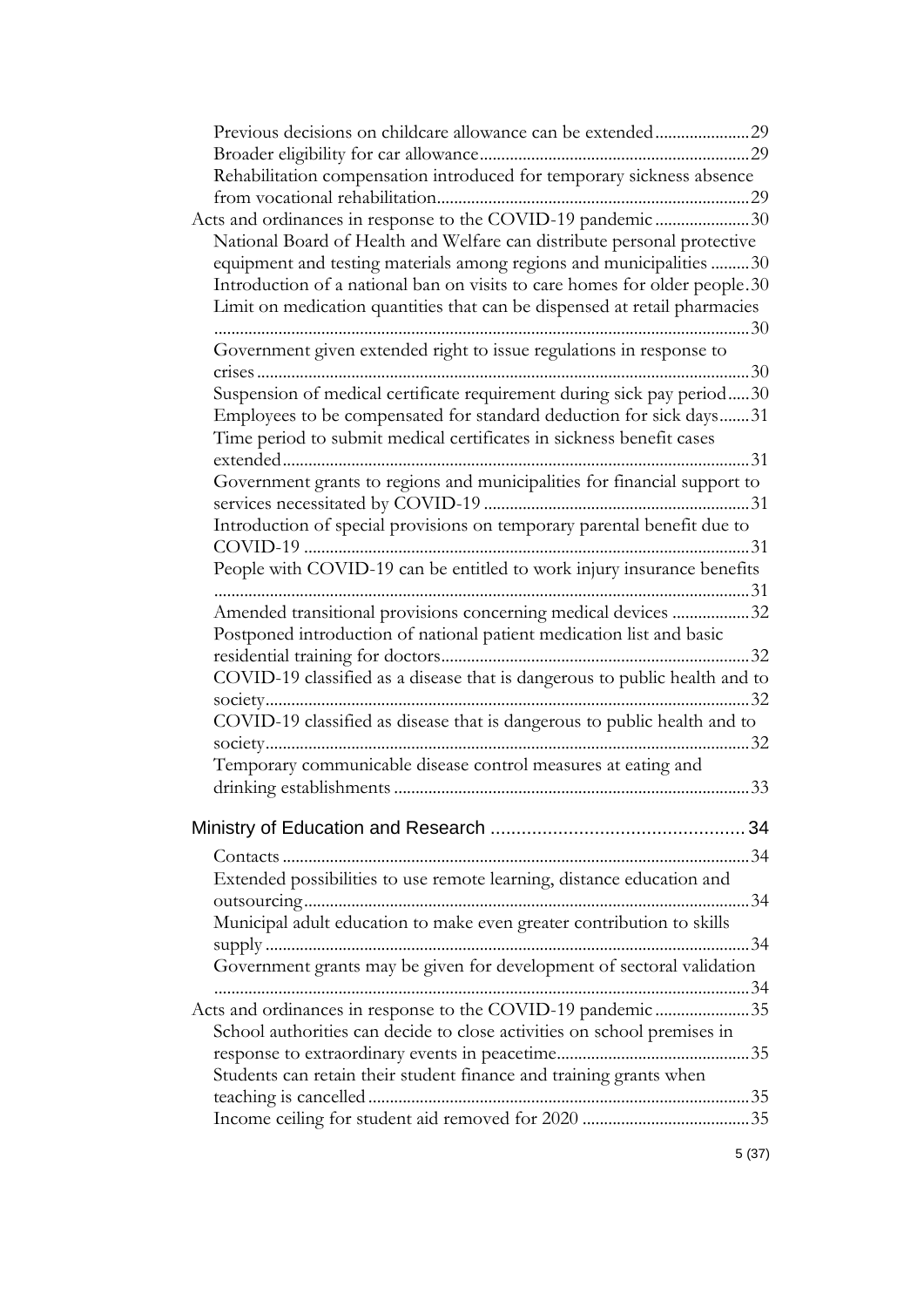| More unemployed people with considerable educational needs to be            |  |
|-----------------------------------------------------------------------------|--|
|                                                                             |  |
| Broader eligibility for student finance and training grants when caring for |  |
|                                                                             |  |
| Possibility to issue final grades in municipal adult education extended by  |  |
|                                                                             |  |
| Additional application round introduced for courses and course packages     |  |
|                                                                             |  |
| Extended possibilities for contract education in vocational higher          |  |
|                                                                             |  |
|                                                                             |  |
|                                                                             |  |
|                                                                             |  |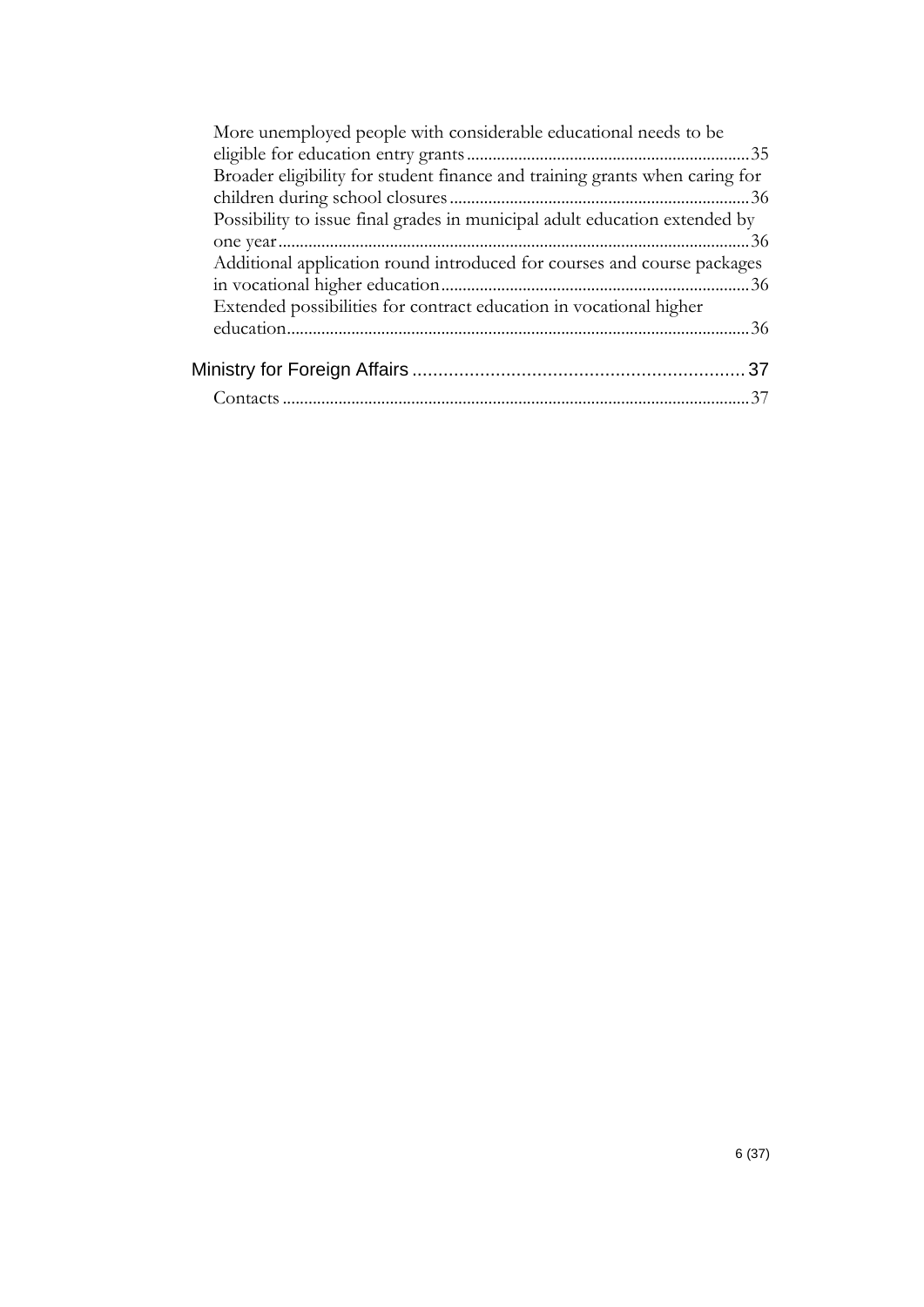#### <span id="page-6-0"></span>Introduction

This compilation contains a selection of the acts and ordinances – both new and amended – that enter into force in the first half of 2020 or some time thereafter. Acts and ordinances introduced due to the COVID-19 pandemic are listed under a separate heading under each ministry.

Acts and ordinances set out the ground rules that govern our society. To enact a new law, the Government submits a legislative proposal (a government bill) to the Riksdag. After the government bill has been considered by one of the parliamentary committees, it is put to the Riksdag for approval. Once the law has been adopted, it is formally promulgated by the Government, meaning it is published and made known. The Government can adopt a new ordinance on its own, without submitting it to the Riksdag.

Acts and ordinances are published in the Swedish Code of Statutes (SFS). As of 1 April 2018, the SFS is published electronically at www.svenskforfattningssamling.se. Each act and ordinance has a unique SFS number.

More information about government bills, acts and ordinances is available (in Swedish) at www.lagrummet.se. The 'Lagrummet' portal is the public administration's common website for legal information and contains links to legal information from the Government, the Riksdag, the courts and central government agencies.

The legislative process is described in the section 'How Sweden is governed' on www.government.se.

This compilation can be downloaded from www.government.se. At the time of publication, some of the acts had not yet been assigned an SFS number. This applies to numbers ending with '000' (e.g. 2020:000).

#### <span id="page-6-1"></span>**Information on Swedish legislation**

#### Lagrummet: **www.lagrummet.se**

The Government and Government Offices website: **www.government.se** The Government Offices Office legal databases:

## **http://rkrattsbaser.gov.se**

The Swedish Riksdag website: **www.riksdagen.se**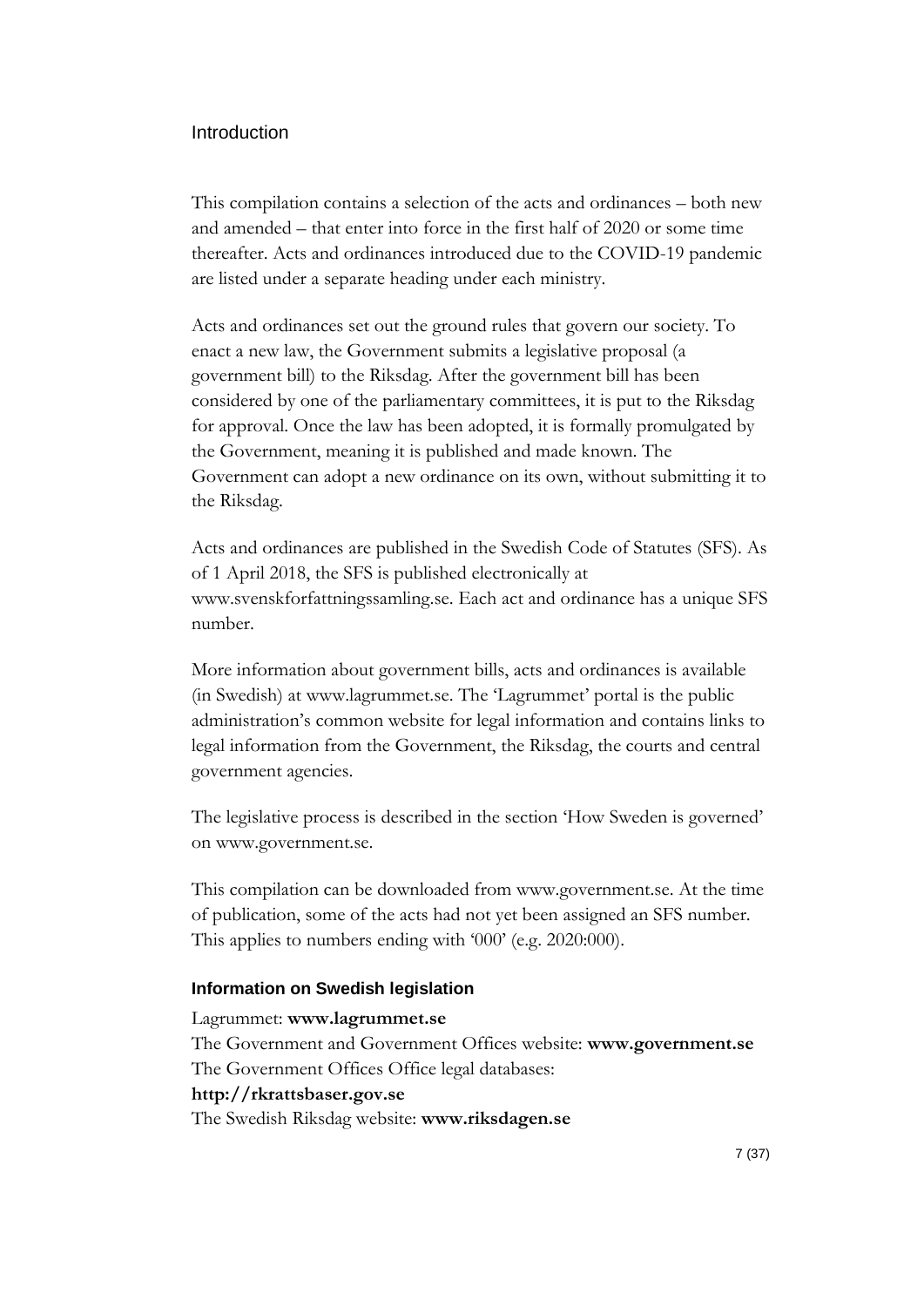## <span id="page-7-0"></span>Prime Minister's Office

The Prime Minister's Office is responsible for leading and coordinating the work of the Government Offices. It is also responsible for coordinating Swedish EU policy.

## <span id="page-7-1"></span>**Contacts**

Press contacts for Prime Minister Stefan Löfven: Press Secretary Gösta Brunnander Tel: +46 72 544 28 66 Press Secretary Maria Soläng Tel: +46 72 206 19 47

Press contact for Minister for EU Affairs Hans Dahlgren: Press Secretary Andreas Enbuske Tel: +46 76 130 58 86

There are no acts entering into force around the second half of 2020 in the areas of responsibility of the Prime Minister's Office.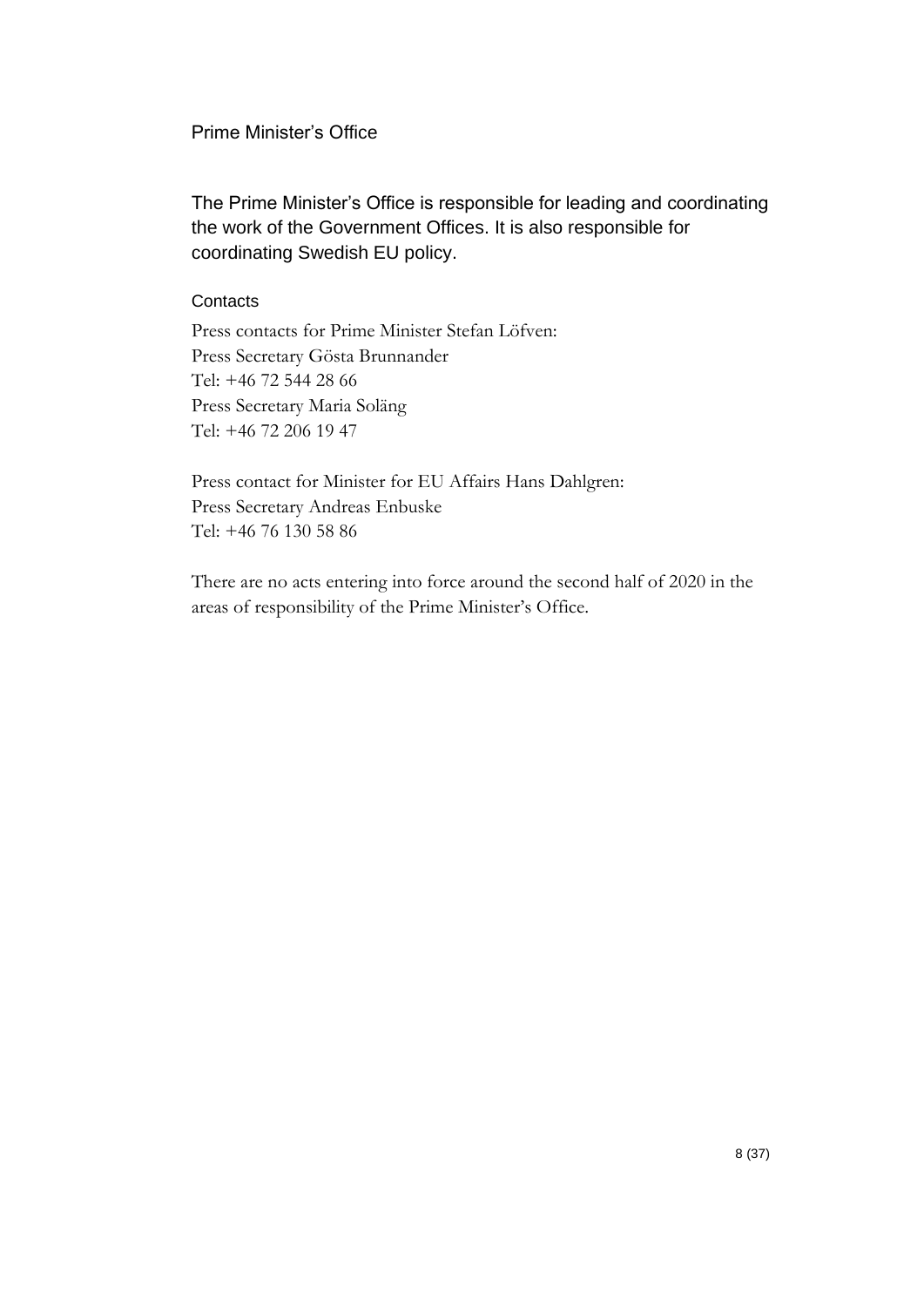## <span id="page-8-0"></span>Ministry of Employment

The Ministry of Employment is responsible for issues and matters concerning the labour market, labour law and the work environment. The Ministry is also responsible for the work of advancing gender equality and human rights at national level. Moreover, the Ministry is responsible for efforts to increase integration, combat segregation, racism and discrimination, and strengthen the rights of children and LGBTI people.

## <span id="page-8-1"></span>**Contacts**

Press contact for Minister for Employment Eva Nordmark: Press Secretary Jennie Zetterström Tel: +46 73 053 92 70

Press contact for Minister for Gender Equality, with responsibility for antidiscrimination and anti-segregation, Åsa Lindhagen: Press Secretary Nicole Goufas Tel: +46 73 085 75 88

## <span id="page-8-2"></span>More equal treatment and enhanced protection for posted workers

**Amendments:** Lagen (1999:678) om utstationering av arbetstagare, lagen (1976:580) om medbestämmande i arbetslivet, lagen (2012:854) om uthyrning av arbetstagare and other acts, and förordningen (2017:319) om utstationering av arbetstagare **Basis for decision:** Govt Bill 2019/20:150 Mer likabehandling och ett stärkt skydd vid utstationering **SFS:** 2020:594–600 **Entry into force:** 30 July 2020

## <span id="page-8-3"></span>**Acts and ordinances in response to the COVID-19 pandemic**

<span id="page-8-4"></span>Temporary amendments to unemployment insurance to ensure more people can receive unemployment benefit

**Amendment:** Lagen (1997:238) om arbetslöshetsförsäkring **Basis for decision:** Govt Bill 2019/20:146 Extra ändringsbudget för 2020 – Ytterligare åtgärder med anledning av coronaviruset **SFS:** 2020:217 **Entry into force:** 13 April 2020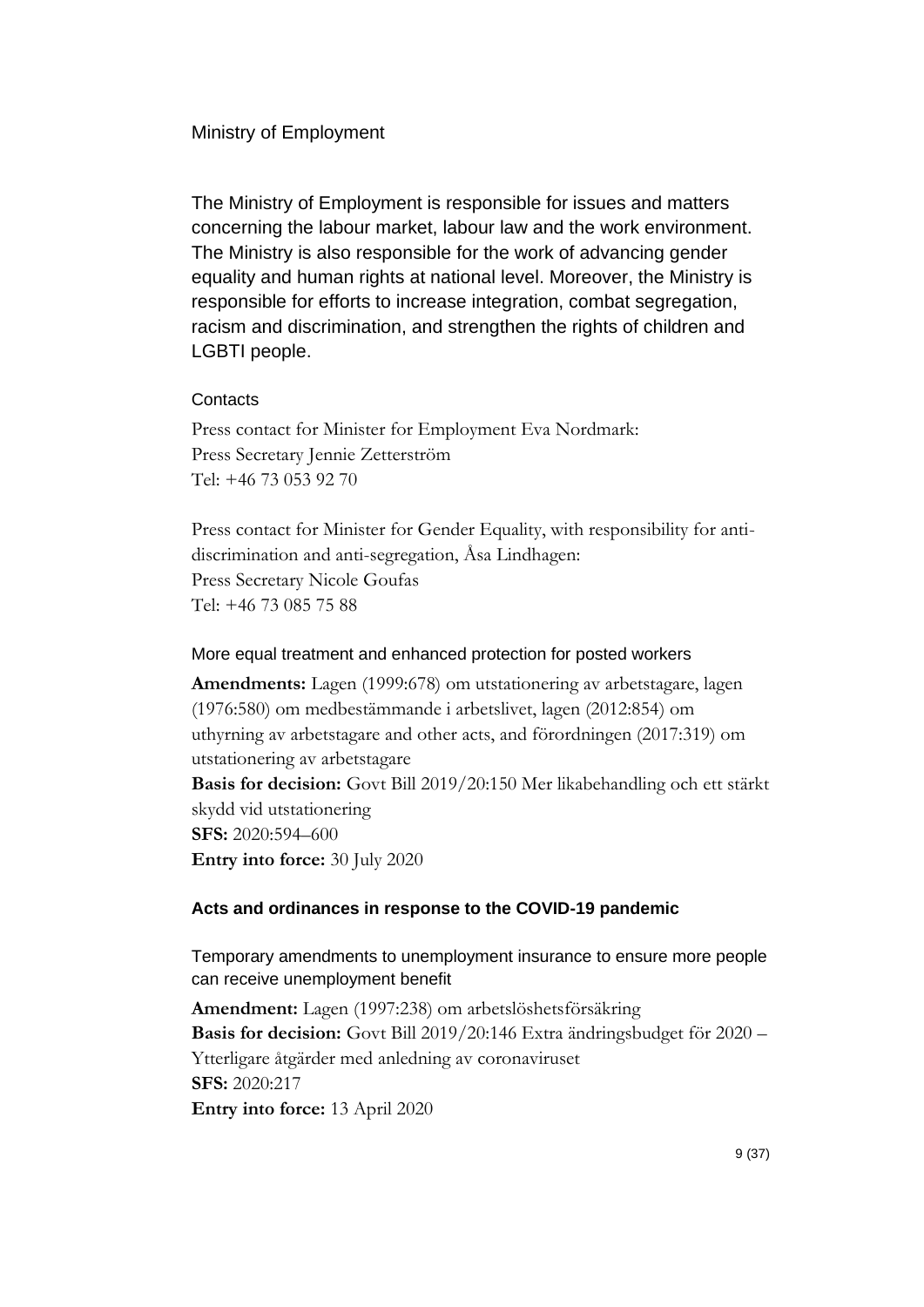**Applies until:** 31 December 2020 with respect to the membership condition, and 3 January 2021 with respect to the work condition and the waiting period condition

<span id="page-9-0"></span>Temporary exemption in unemployment insurance from the 'five-year rule' for entrepreneurs

**Amendment:** Förordningen (1997:835) om arbetslöshetsförsäkring **SFS:** 2020:220 **Entry into force:** 13 April 2020 **Applies until:** 31 December 2020

<span id="page-9-1"></span>Benefit levels in unemployment insurance temporarily raised **Amendment:** Förordningen (1997:835) om arbetslöshetsförsäkring **SFS:** 2020:220, 2020:263, 2020:428 **Entry into force:** 13 April, 4 May and 29 June 2020 **Applies until:** 3 January 2021

<span id="page-9-2"></span>Maximum period for directions to support for business start-ups extended **Amendments:** Förordningen (2000:634) om arbetsmarknadspolitiska program **SFS:** 2020:215 **Entry into force:** 1 May 2020 **Applies until:** 31 December 2020

<span id="page-9-3"></span>Sickness benefit standard deduction temporarily suspended for participants in labour market programmes

**Amendment:** Förordningen (2017:819) om ersättning till deltagare i arbetsmarknadspolitiska insatser **SFS:** 2020:159 **Entry into force:** 1 April 2020

<span id="page-9-4"></span>Support period for extra jobs and introductory jobs extended **Amendment:** Förordningen (2018:42) om särskilt anställningsstöd **SFS:** 2020:224 **Entry into force:** 1 May 2020 **Applies until:** 31 December 2020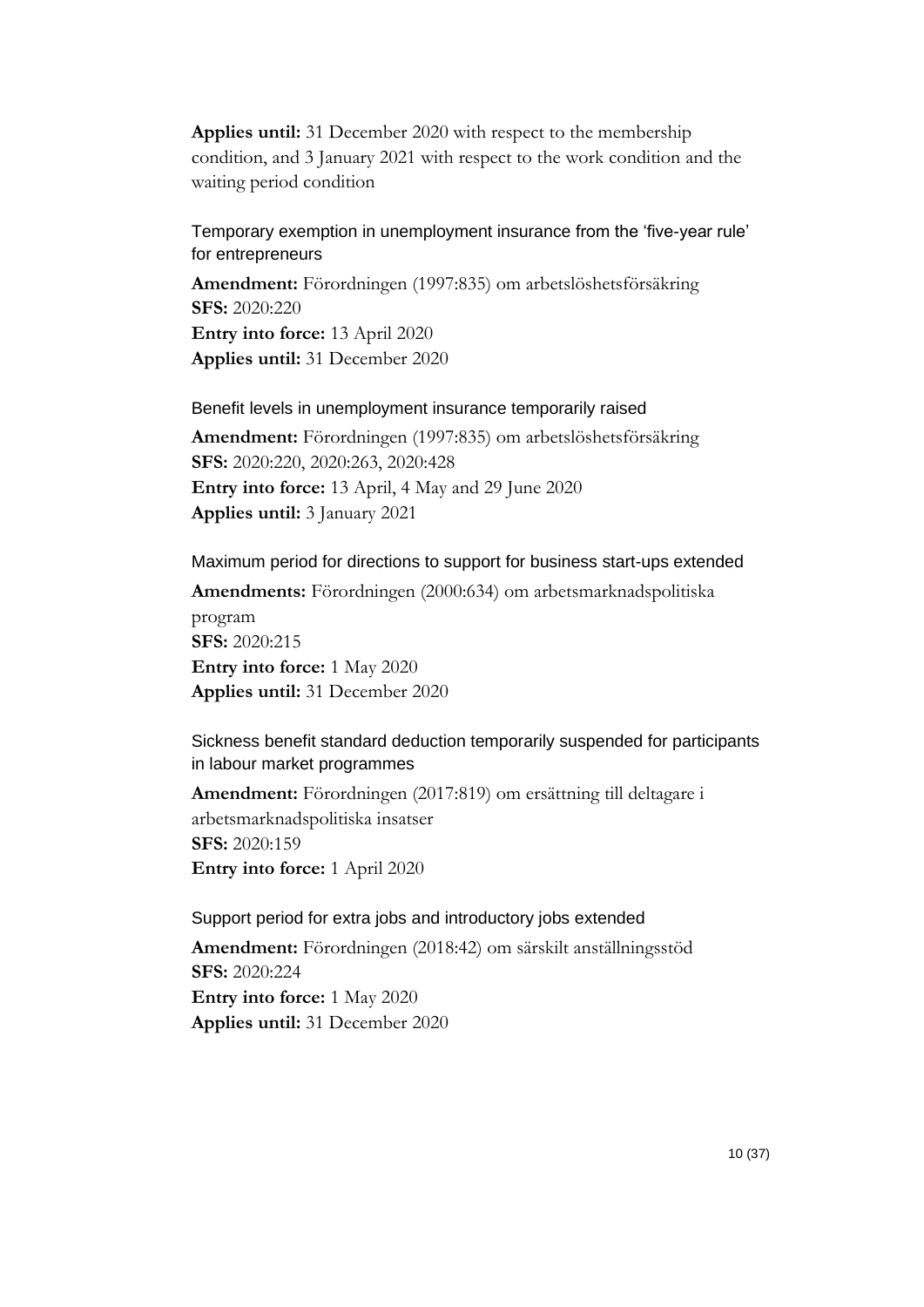<span id="page-10-0"></span>Non-profit organisations receive government grants in response to the COVID-19 pandemic

**New ordinance:** Förordningen (2020:265) om statsbidrag till vissa ideella organisationer med anledning av utbrottet av covid-19 **SFS:** 2020:265 **Entry into force:** 18 May 2020 **Applies until:** 31 December 2020

<span id="page-10-1"></span>Unemployed entrepreneurs temporarily allowed to undertake certain limited measures in their business without losing their unemployment benefit

**Amendment:** Förordningen (1997:835) om arbetslöshetsförsäkring **SFS:** 2020:000 **Entry into force:** 1 July 2020

**Applies until:** 31 December 2020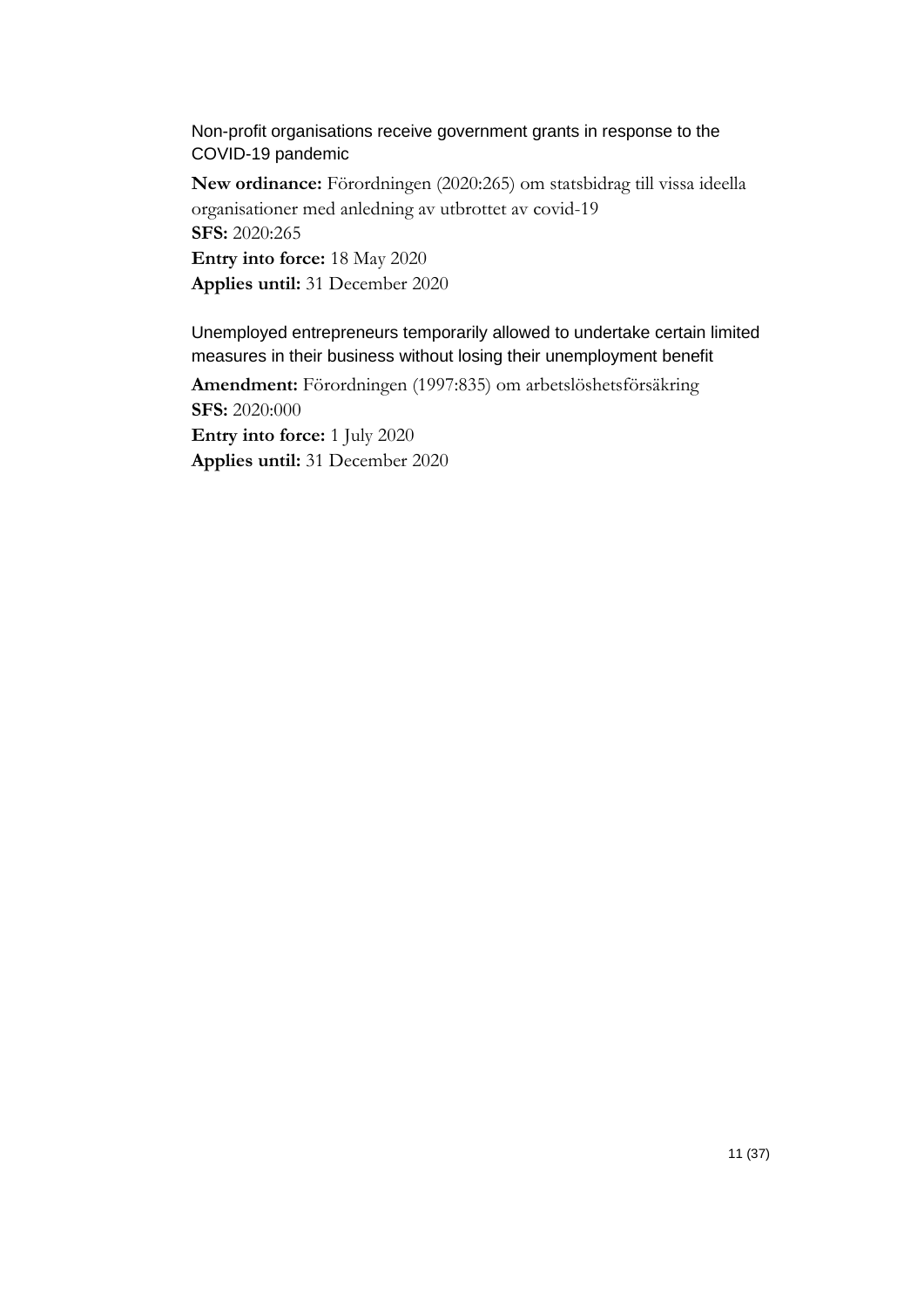#### <span id="page-11-0"></span>Ministry of Finance

The Ministry of Finance is responsible for issues concerning central government finances, including coordination of the central government budget, forecasts and analyses, tax issues, and management and administration of central government activities. The Ministry is also responsible for matters concerning financial markets, housing and community planning, and consumer legislation.

#### <span id="page-11-1"></span>**Contacts**

Press contacts for Minister for Finance Magdalena Andersson: Press Secretary Johan Ekström Tel:+46 73 086 32 01 Press Secretary Mirjam Kontio Tel:+46 73 074 05 57

Press contacts for Minister for Financial Markets and Consumer Affairs Per Bolund: Press Secretary Frida Färlin Tel: +46 73 078 52 24 Press Secretary Hanna Björnfors Tel: +46 73 509 26 05

Press contact for Minister for Public Administration Lena Micko: Press Secretary Jonas Lannering Tel: +46 73 057 23 36

## <span id="page-11-2"></span>New obligation to provide information introduced for advisers and users of reportable arrangements

**Amendments:** Lagen (2020:434) om rapporteringspliktiga arrangemang, skatteförfarandelagen (2011:1244), and lagen (2012:843) om administrativt samarbete inom Europeiska unionen i fråga om beskattning **Basis for decision:** Govt Bill 2019/20:74 Genomförande av EU:s direktiv om automatiskt utbyte av upplysningar som rör rapporteringspliktiga gränsöverskridande arrangemang **SFS:** 2020:000

**Entry into force**: 1 July 2020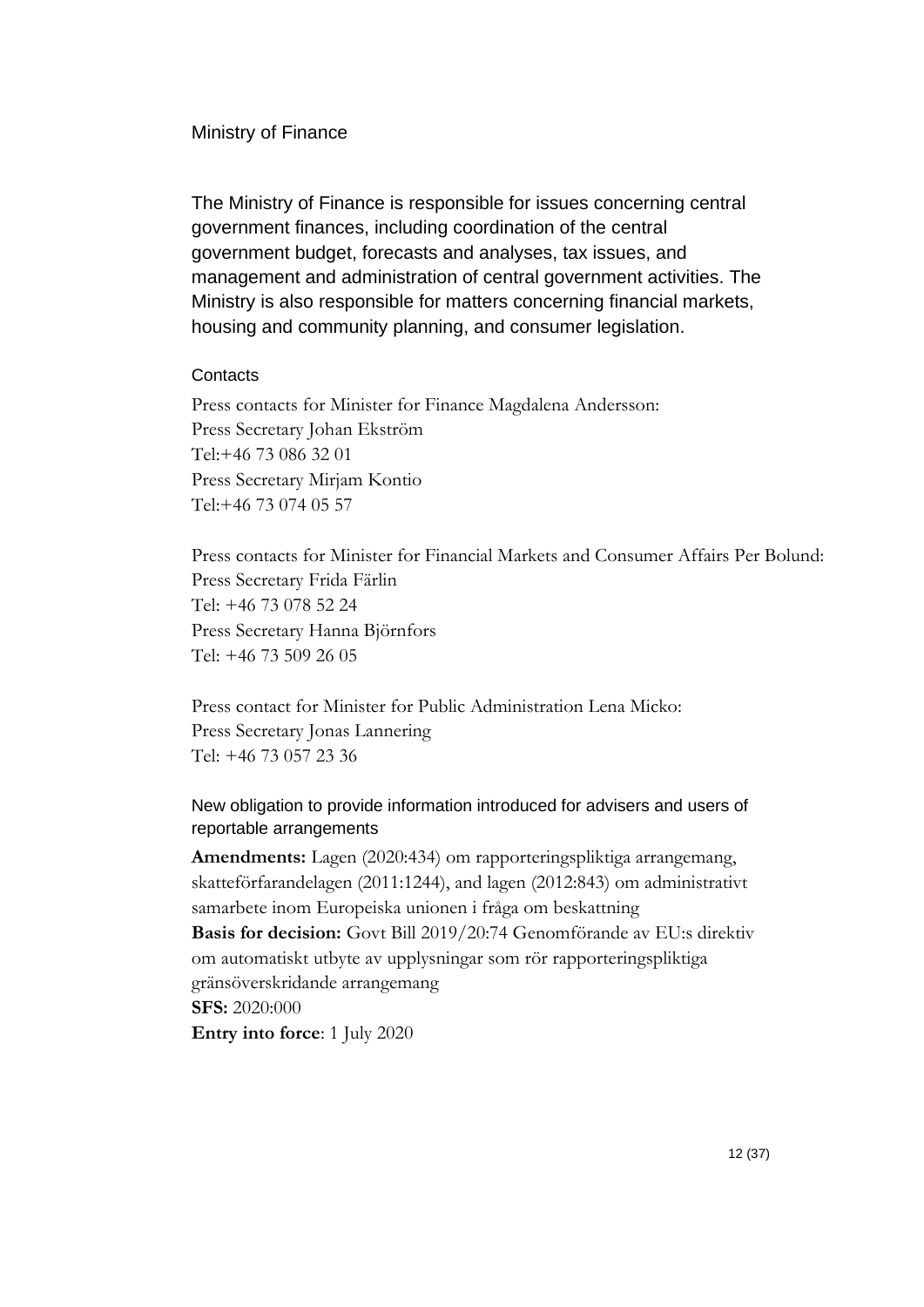<span id="page-12-0"></span>Credit options must not be displayed first when payment options are presented in electronic commerce

**Amendment:** Lag (2010:751) om betaltjänster **Basis for decision:** Govt Bill 2019/20:79 Presentation av betalningssätt vid marknadsföring av betaltjänster online **SFS:** 2020:176 **Entry into force:** 1 July 2020

<span id="page-12-1"></span>Raised ceiling for deferment of capital gains tax when selling a private residence

**Amendment:** Inkomstskattelagen (1999:1229) **Basis for decision:** Govt Bill 2019/20:94 Höjt tak för uppskov med kapitalvinst vid avyttring av privatbostad **SFS:** 2020:321 **Entry into force:** 1 July 2020

<span id="page-12-2"></span>Tax credits for investors limited to investments in companies that have operated in a market for less than seven years

**Amendments:** Inkomstskattelagen (1999:1229) och skatteförfarandelagen (2011:1244) **Basis for decision:** Govt Bill 2019/20:99 Vårändringsbudget för 2020 (section 5.1) **SFS:** 2020:000 **Entry into force:** 1 August 2020

<span id="page-12-3"></span>Increase in the permitted building area for accessory dwellings not requiring a building permit

**Amendment**: Plan- och bygglagen (2010:900) **Basis for decision:** Govt Bill 2019/20:31 Större komplementbostadshus **SFS**: 2020:13 **Entry into force:** 1 March 2020

<span id="page-12-4"></span>Enhanced provisions on municipal comprehensive plans

**Amendment**: Plan- och bygglagen (2010:900) **Basis for decision**: Govt Bill 2019/20:52 En utvecklad översiktsplanering **SFS**: 2020:76 **Entry into force**: 1 April 2020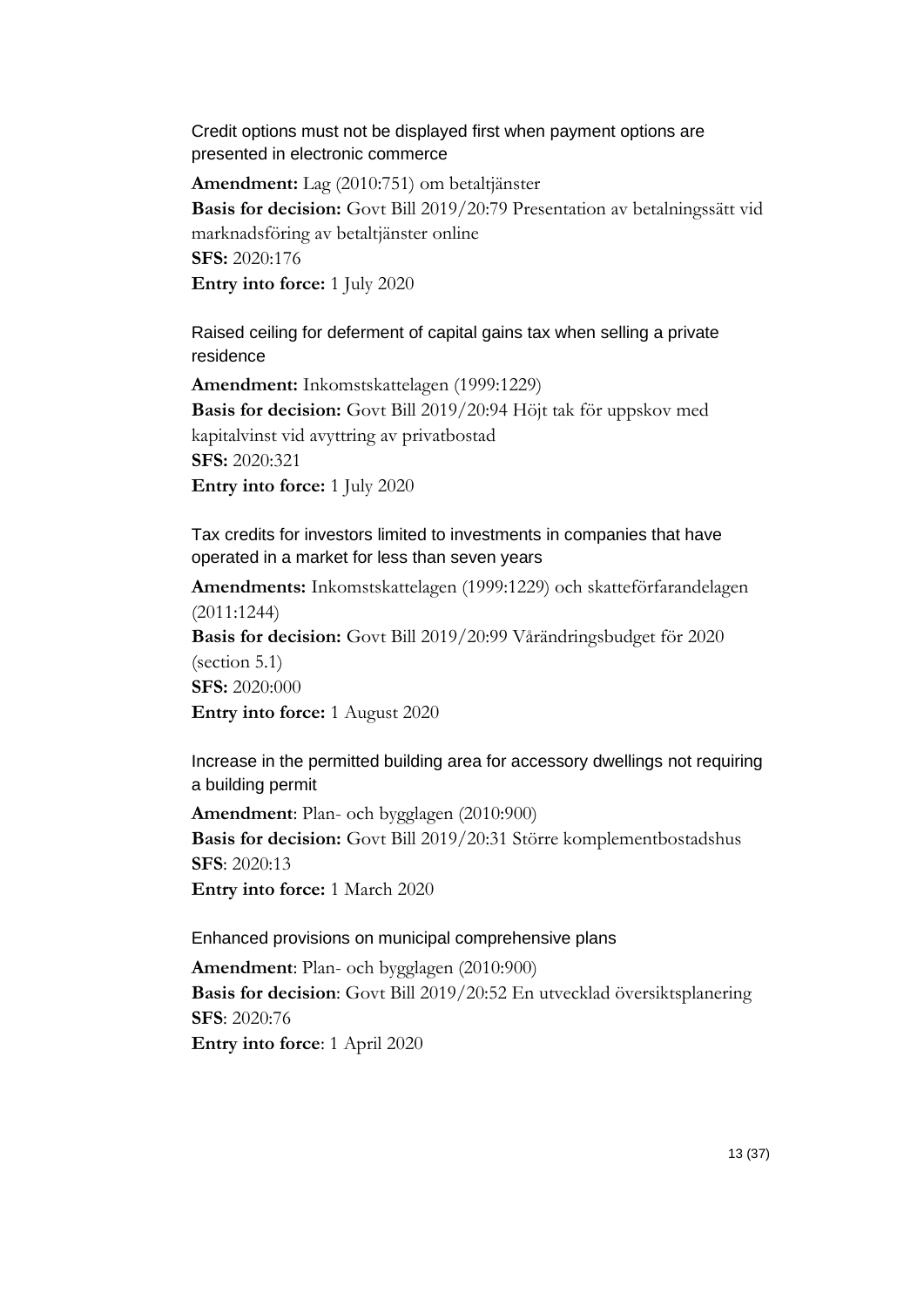#### <span id="page-13-0"></span>Enhanced supervision in the area of consumer protection

**Amendments:** Lag om ändring i marknadsföringslagen (2008:486), lag om ändring i lagen (1994:1512) om avtalsvillkor i konsumentförhållanden and other acts, and förordning om ändring i förordningen (2019:60) med kompletterande bestämmelser till EU:s geoblockeringsförordning **Basis for decision:** Govt Bill 2019/20:120 Nya befogenheter på Konsumentskyddsområdet **SFS:** 2020:338, 2020:339, 2020:346, etc. **Entry into force:** 1 July 2020

#### <span id="page-13-1"></span>Improved statistics in the area of public procurement

**New act and ordinance**: Lag om upphandlingsstatistik (2019:668) and förordning om upphandlingsstatistik (2020:332) **Basis for decision**: Ministry Publications Series 2017:48 Statistik på upphandlingsområdet and Govt Bill 2018/19:142 Statistik på upphandlingsområdet **SFS**: 2019:668 and 2020:332 **Entry into force**: 1 July 2020

#### <span id="page-13-2"></span>**Acts and ordinances in response to the COVID-19 pandemic**

<span id="page-13-3"></span>Reduced deferral fee and possibility to withdraw temporary deferrals

**Amendment:** Lagen (2009:99) om anstånd med inbetalning av skatt i vissa fall

**Basis for decision:** Govt Bill 2019/20:166 Extra ändringsbudget för 2020 – Fler kraftfulla åtgärder med anledning av coronaviruset **SFS:** 2020:377

**Entry into force:** 1 June 2020

## <span id="page-13-4"></span>Benefits of free parking and gifts to employees temporarily exempted from taxation and fees

**Amendment:** Lag (2020: 374) om tillfällig skatte- och avgiftsfrihet för förmån av fri parkering och gåva till anställda **Basis for decision:** Govt Bill 2019/20:166 Extra ändringsbudget för 2020 – Fler kraftfulla åtgärder med anledning av coronaviruset **Entry into force:** 1 June 2020

**SFS:** 2020:374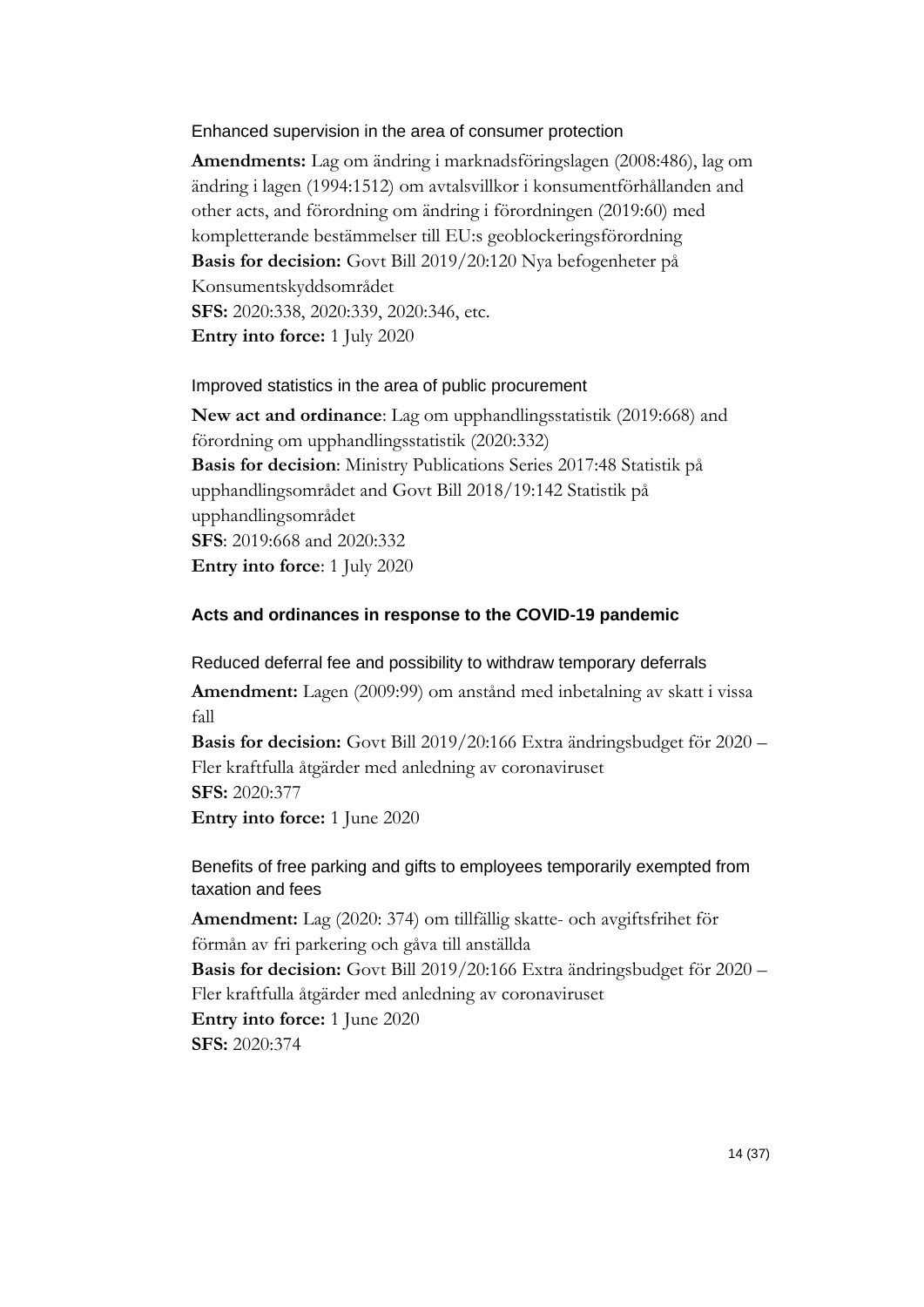## <span id="page-14-0"></span>Temporary reinforcement of support for short-time work schemes and introduction of additional controls

**Amendments:** Lag (2020: 375) om tillfällig förstärkning av stöd vid korttidsarbete, lagen (1997:1024) om Skatteverkets brottsbekämpande verksamhet, and lagen (2013:948) om stöd vid korttidsarbete. **Basis for decision:** Govt Bill 2019/20:166 Extra ändringsbudget för 2020 – Fler kraftfulla åtgärder med anledning av coronaviruset. **Entry into force:** 1 June 2020 **SFS:** 2020: 375, 2020:376, 2020:378

#### <span id="page-14-1"></span>Reorientation support to businesses with reduced turnover due to COVID-19

**New act:** Lag (2020:548) om omställningsstöd

**New ordinance:** Förordning (2020:552) om omställningsstöd **Amendments:** Lagen (1997:1024) om Skatteverkets brottsbekämpande verksamhet, lagen (2001:181) om behandling av uppgifter i Skatteverkets beskattningsverksamhet, lagen (2020:000) om ändring i lagen (2001:181) om behandling av uppgifter i Skatteverkets beskattningsverksamhet, förordningen (2001:588) om behandling av uppgifter i Skatteverkets beskattningsverksamhet, offentlighets- och sekretessförordningen (2009:641), and skatteförfarandeförordningen (2011:1261), förordningen (2015:744) med instruktion för Ekobrottsmyndigheten

**Basis for decision:** Proposal referred to the Council on Legislation, Omställningsstöd till företag som fått minskad omsättning på grund av coronaviruset (Fi2020/02552/S2). Memorandum, Omställningsstöd till företag som fått minskad omsättning på grund av coronaviruset (Fi2020/02322/S2)

**SFS:** 2020:548, 2020:552, 2020:556, 2020:550, 2020:549, 2020:555, 2020:553, 2020:551, 2020:55

**Entry into force:** 1 July 2020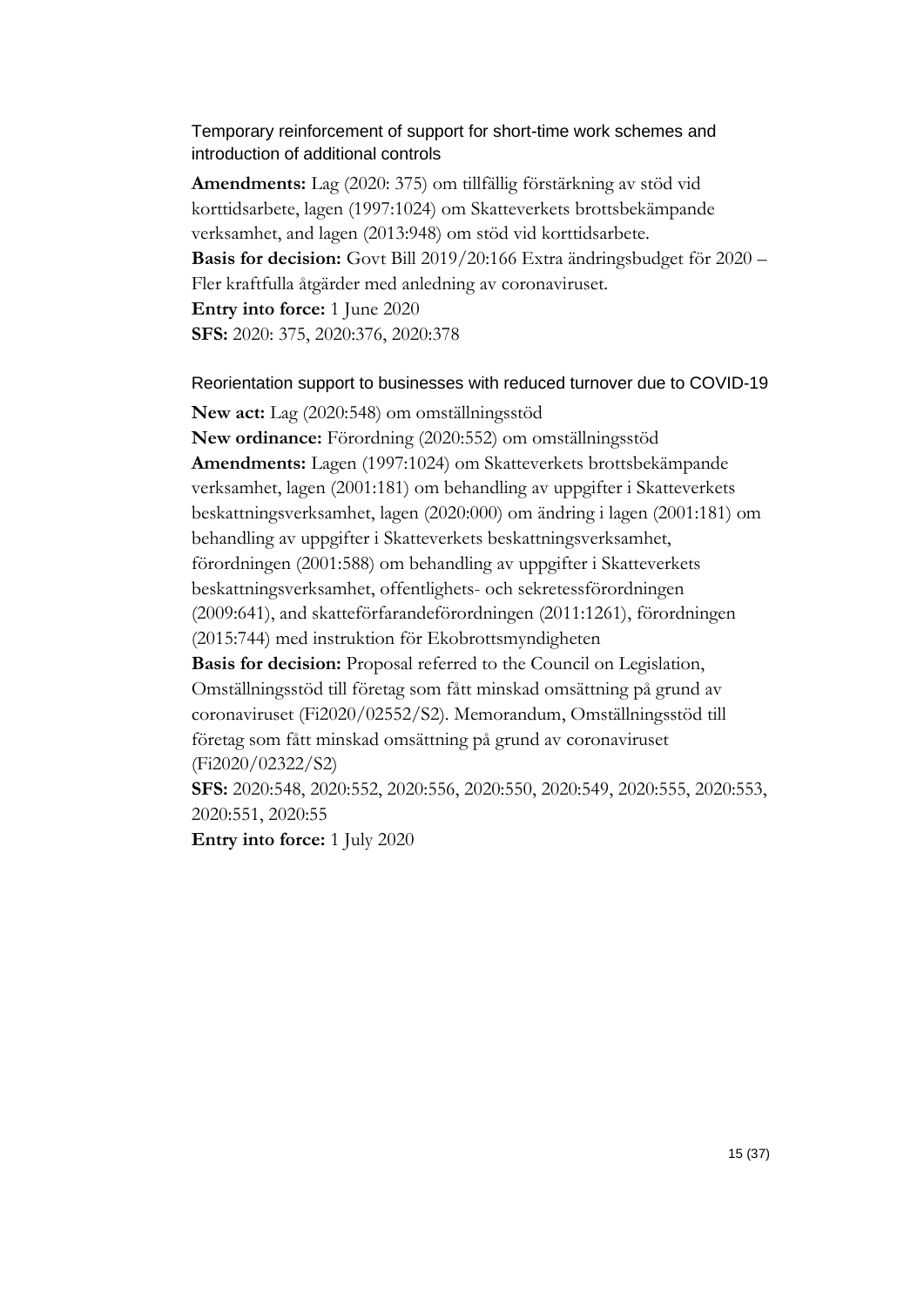## <span id="page-15-0"></span>Ministry of Defence

The Ministry of Defence is responsible for Sweden's military defence and its support agencies, coordination between military and civilian defence within the total defence framework, foreign intelligence work and international defence cooperation.

#### <span id="page-15-1"></span>**Contact**

Press contact for Minister for Defence Peter Hultqvist: Press Secretary Toni Eriksson Tel: +46 73 072 83 16

#### <span id="page-15-2"></span>Introduction of a new total defence data act

**New act:** Totalförsvarsdatalag (2020:151) **New ordinance:** Totalförsvarsdataförordning (2020:153) **Amendment:** Lagen (2018:218) med kompletterande bestämmelser till EU:s dataskyddsförordning **Basis for decision:** Govt Bill 2019/20:51 Totalförsvarsdatalag – personuppgiftsbehandling vid Totalförsvarets rekryteringsmyndighet **SFS:** 2020:151–153 **Entry into force:** 1 May 2020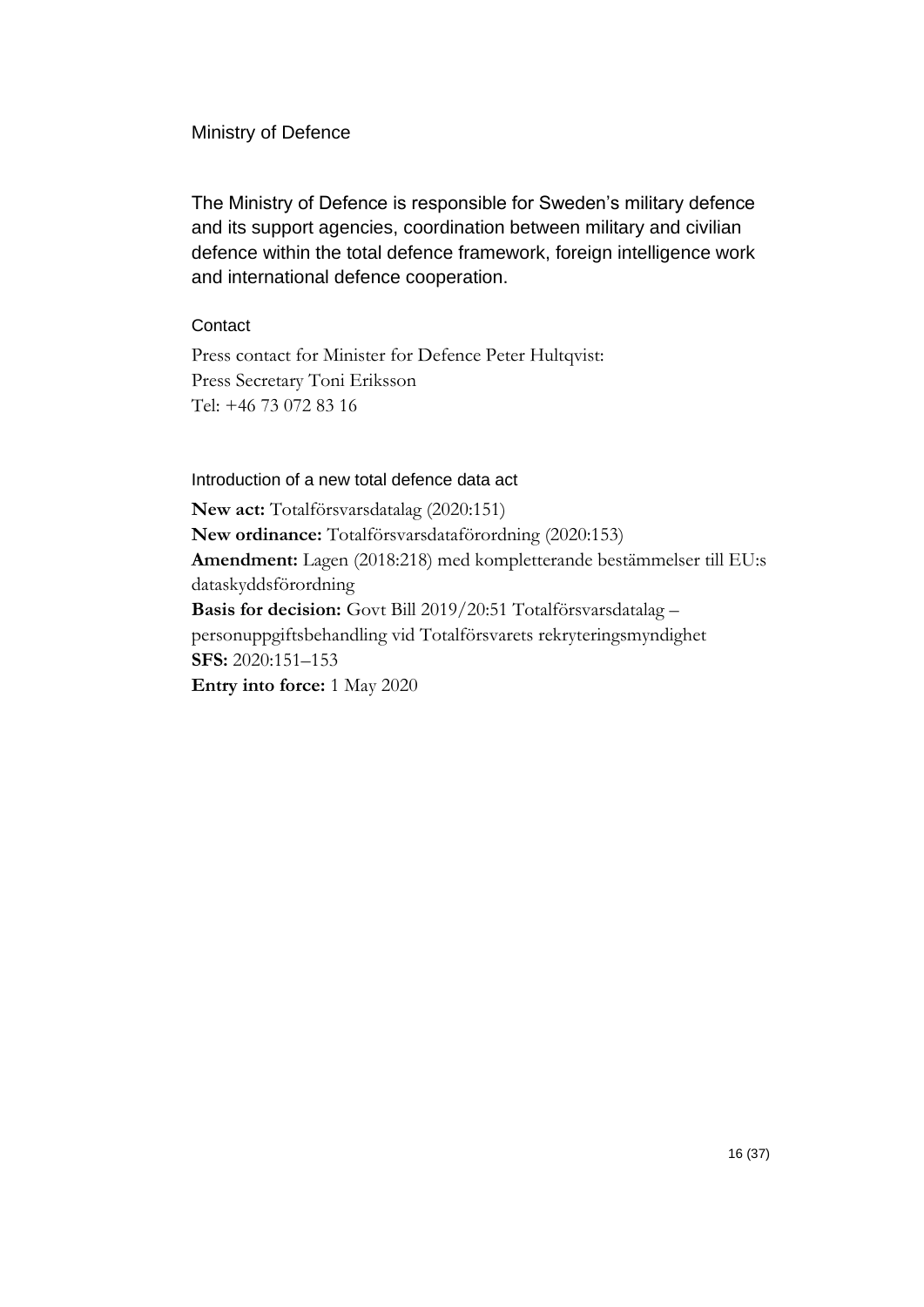#### <span id="page-16-0"></span>Ministry of Infrastructure

The Ministry of Infrastructure is responsible for issues concerning transport, energy, digital development policy and infrastructure.

#### <span id="page-16-1"></span>**Contacts**

Press contact for Minister for Infrastructure Tomas Eneroth: Press Secretary Lovisa Alm Tel: +46 73 073 97 53

Press contact for Minister for Energy and Digital Development Anders Ygeman: Press Secretary Fredrik Persson Tel: +46 73 072 81 36

## <span id="page-16-2"></span>Introduction of new state aid for broadband infrastructure expansion

**New ordinance:** Förordning (2020:266) om statligt stöd för utbyggnad av bredbandsinfrastruktur **Basis for decision:** Report of the Swedish Post and Telecom Authority, PTS förslag till investeringsstöd för bredband (PTS-ER 20:02) **SFS:** 2020:266 **Entry into force:** 1 June 2020

## <span id="page-16-3"></span>Requirement regarding certain charging infrastructure in buildings and inspection of certain heating and air conditioning systems

**Amendments:** Lagen (2006:985) om energideklaration för byggnader, planoch bygglagen (2010:900), förordningen (2006:1592) om energideklaration för byggnader, and plan- och byggförordningen (2011:338) **Basis for decision:** Govt Bill 2019/20:81 Genomförande av EU:s ändringsdirektiv om byggnaders energiprestanda **SFS:** 2020:238–239 and 273–274 **Entry into force:** 15 May and 25 May 2020

#### <span id="page-16-4"></span>Implementation of amendments to the Professional Drivers Directive

**Amendment:** Lagen (2007:1157) om yrkesförarkompetens, förordningen (2007:1470) om yrkesförarkompetens, förordningen (1998:786) om internationella vägtransporter inom Europeiska ekonomiska samarbetsområdet (EES), and vägtrafikdataförordningen (2019:382) **Basis for decision:** Govt Bill 2019/20:112 Genomförande av ändringar i yrkesförardirektivet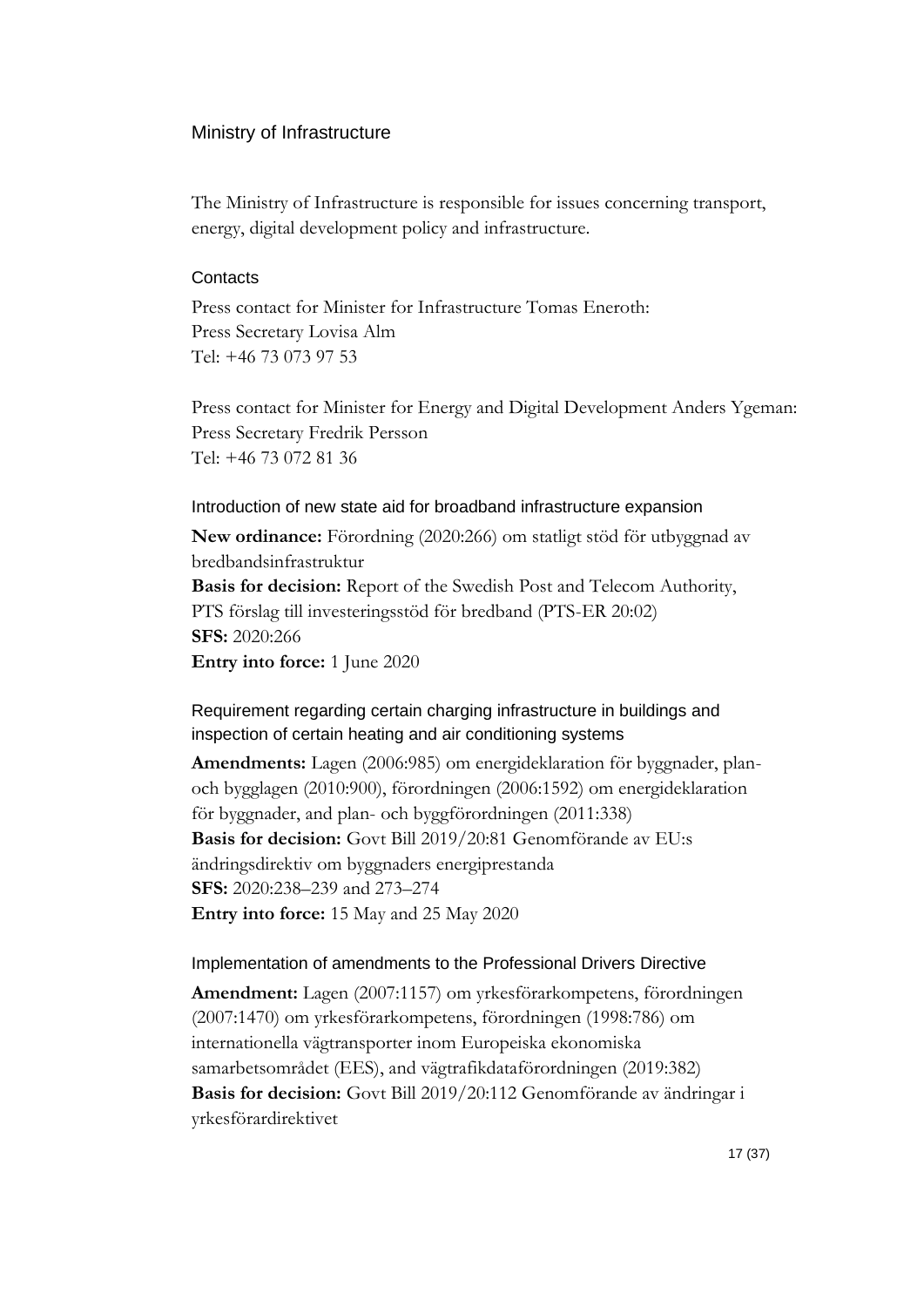**SFS:** 2020:258 and 301–303 **Entry into force:** 23 May 2020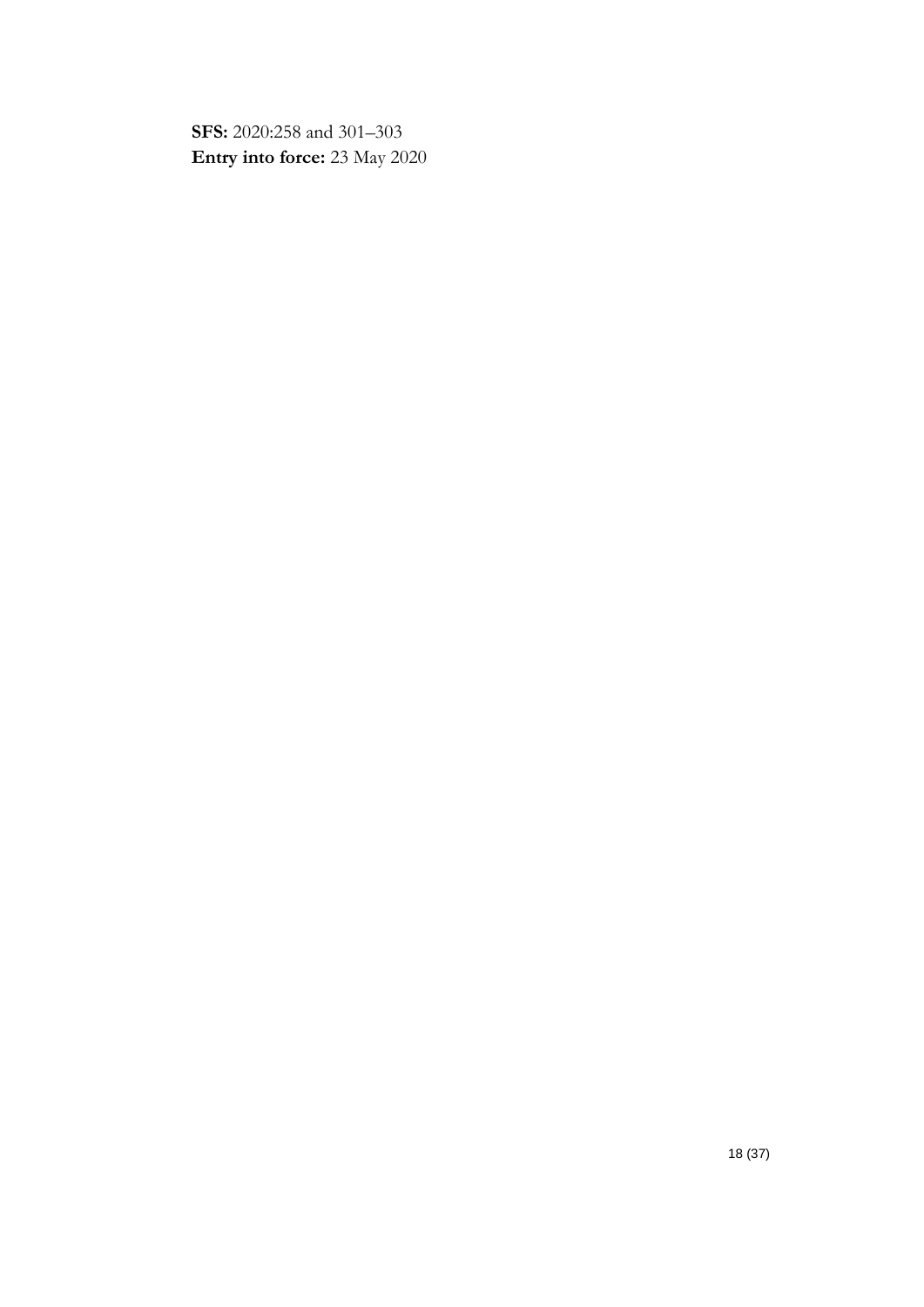#### <span id="page-18-0"></span>Ministry of Justice

The Ministry of Justice prepares legislation in a range of different areas, including constitutional and administrative law, civil law, procedural law, criminal law, and migration and asylum law.

#### <span id="page-18-1"></span>**Contacts**

Press contacts for Minister for Justice and Migration Morgan Johansson: Press Secretary Sofie Rudh Tel: +46 72 545 74 21 Press Secretary Adriana Haxhimustafa Tel: +46 70 266 31 05

Press contacts for Minister for Home Affairs Mikael Damberg: Press Secretary Natali Sial Tel: +46 72 520 54 49 Press Secretary Per Strängberg Tel: +46 73 093 90 56

## <span id="page-18-2"></span>Law enforcement authorities permitted to use secret data interception

**New act:** Lagen om hemlig dataavläsning **New ordinance:** Förordningen om hemlig dataavläsning **Amendments:** Consequential amendments to a number of acts and ordinances **Basis for decision:** Govt Bill 2019/20:64 Hemlig dataavläsning **SFS**: 2020:62 **Entry into force:** 1 April 2020 **Applies until:** 31 March 2025

## <span id="page-18-3"></span>Enhanced secrecy protection for people under threat and faster processing of certain tenancy disputes

**Amendments:** Lagen (1973:188) om arrendenämnder och hyresnämnder, lagen (1994:831) om rättegången i vissa hyresmål i Svea hovrätt, and offentlighets- och sekretesslagen (2009:400)

**Basis for decision:** Govt Bill 2019/20:95 Stärkt sekretesskydd för hotade personer och snabbare handläggning av vissa hyrestvister **SFS:** 2020:275–277

**Entry into force:** 1 July 2020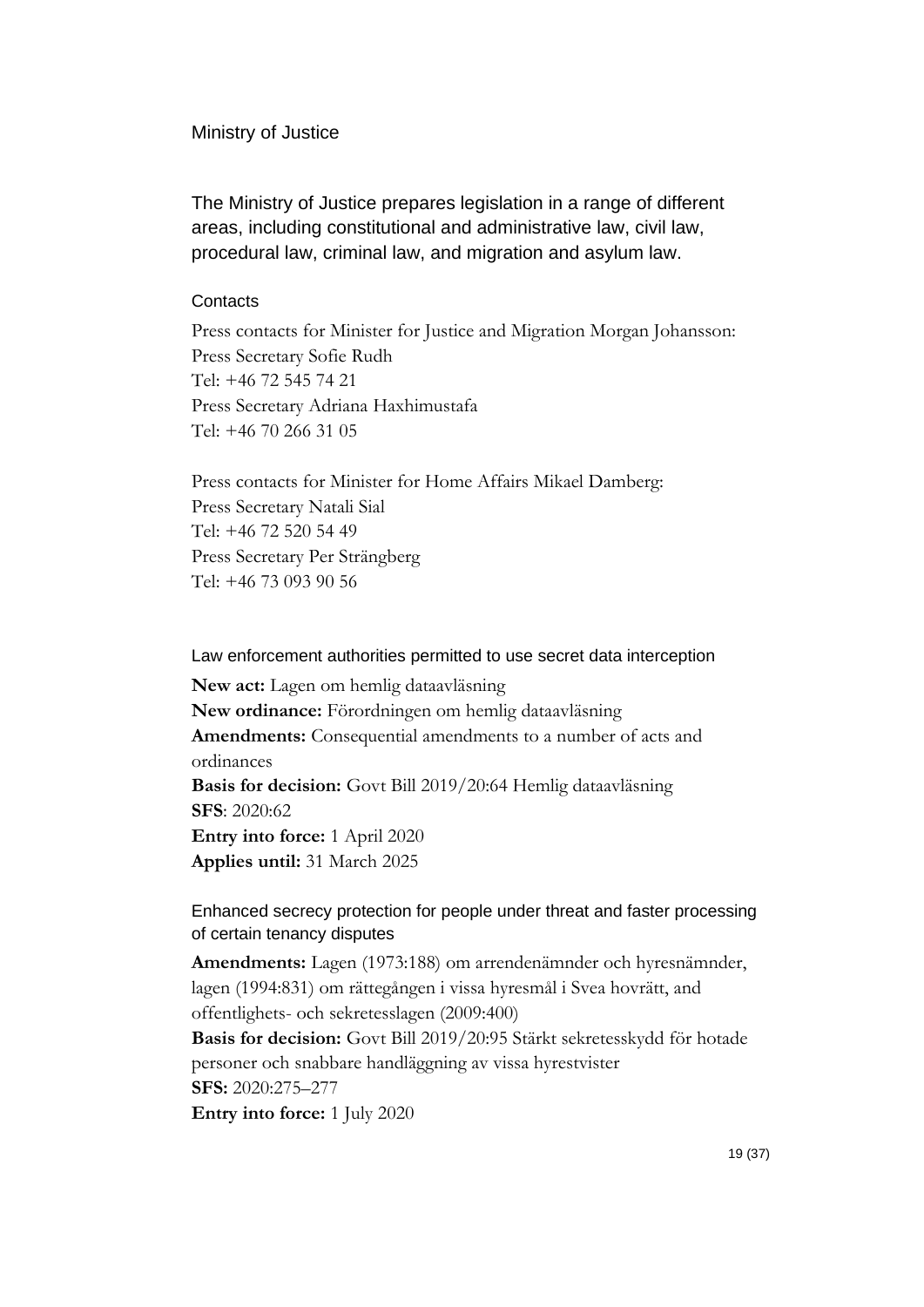<span id="page-19-0"></span>Prohibition on dissemination of images from court proceedings to strengthen security of injured parties and witnesses

**Amendments:** Rättegångsbalken, förvaltningsprocesslagen (1971:291), and lagen (1996:242) om domstolsärenden

**Basis for decision:** Govt Bill 2019/20:88 Ett förbud mot spridning av bilder från rättegångar **SFS:** 2020:318–320 **Entry into force:** 1 July 2020

<span id="page-19-1"></span>Introduction of measures to facilitate transfer of information between companies and shareholders

**Amendments:** Årsredovisningslagen (1995:1554), lagen (1998:1479) om värdepapperscentraler och kontoföring av finansiella instrument, and aktiebolagslagen (2005:551)

**Basis for decision:** Govt Bill 2019/20:116 Kompletteringar till nya EUregler om aktieägares rättigheter **SFS:** 2020:611-613

**Entry into force:** 3 September 2020

#### <span id="page-19-2"></span>Adaptation of road transport to the use of electronic consignment notes

**Amendments:** Lagen (2019:1194) om ändring i lagen (1969:12) med anledning av Sveriges tillträde till konventionen den 19 maj 1956 om fraktavtalet vid internationell godsbefordran på väg, and lagen (2019:1195) om ändring i lagen (1974:610) om inrikes vägtransport

**Basis for decision**: Govt Bill 2018/19:141 Elektroniska fraktsedlar vid vägtransport

**SFS**: 2019:1194–1195 **Entry into force**: 7 June 2020

## <span id="page-19-3"></span>Stricter penalties for the most serious cases of intellectual property right infringements

**Amendments:** Lagen (1960:729) om upphovsrätt till litterära och konstnärliga verk, patentlagen (1967:837), mönsterskyddslagen (1970:485), lagen (1992:1685) om skydd för kretsmönster för halvledarprodukter, växtförädlarrättslagen (1997:306), varumärkeslagen (2010:1877), and lagen (2018:1653) om företagsnamn

**Basis for decision**: Govt Bill 2019/20:149 Skärpta straff för de allvarligaste fallen av immaterialrättsintrång

**SFS**: 2020:540-546

**Entry into force**: 1 September 2020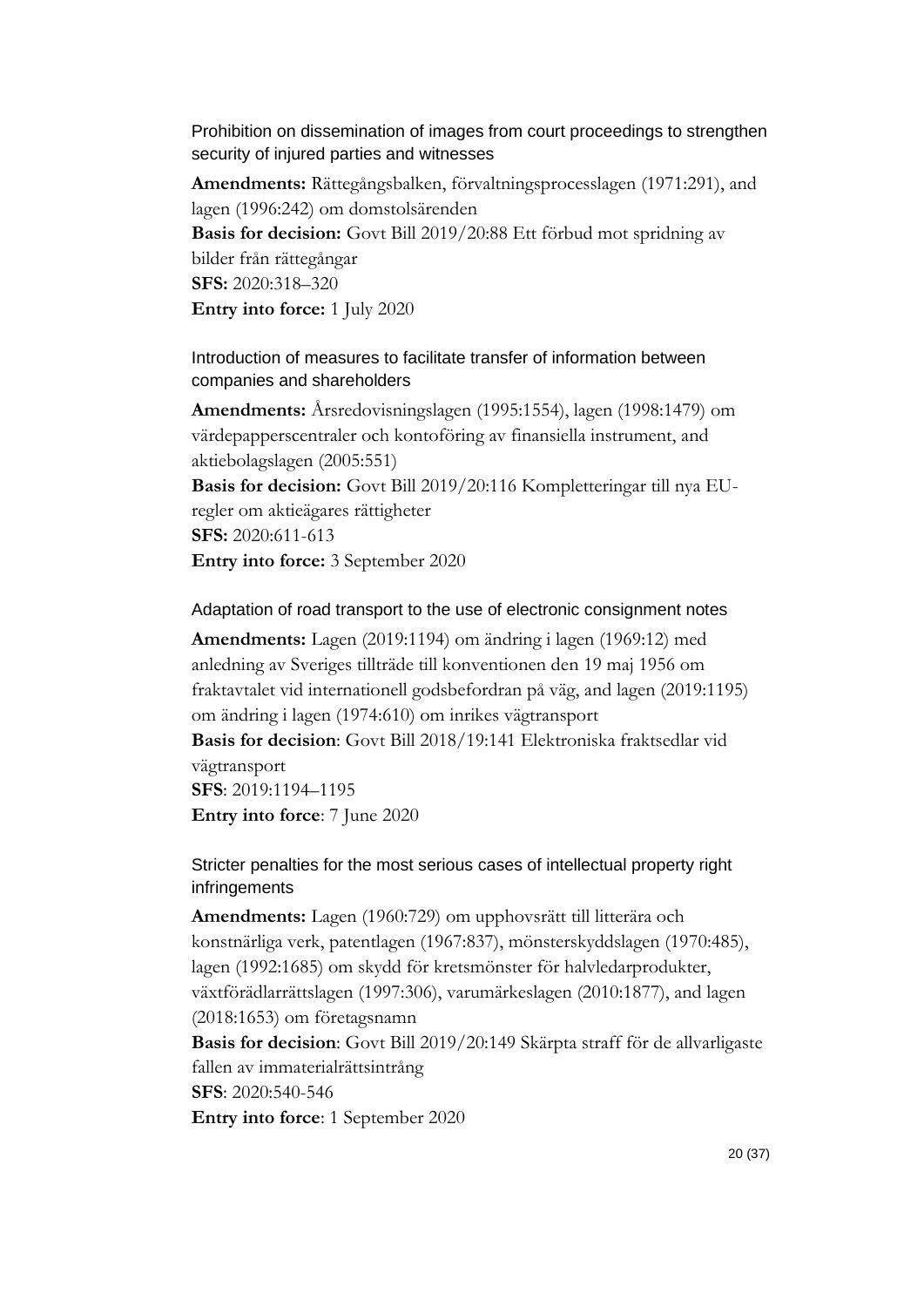<span id="page-20-0"></span>Expanded cooperation between Swedish and Norwegian rapid response groups in crisis situations

**Amendments:** Lagen (2017:496) om internationellt polisiärt samarbete, and other acts and ordinances

**Basis for decision**: Govt Bill 2019/20:38 Samarbete mellan svenska och norska särskilda insatsgrupper i krissituationer **SFS**: 2020:80–88 **Entry into force**: 1 April 2020

<span id="page-20-1"></span>More efficient exchange of information between police and social services in counter-terrorism collaboration

**Amendments:** Socialtjänstlagen (2001:453), and offentlighets- och sekretesslagen (2009:400) **Basis for decision**: Govt Bill 2019/20:123 Ett effektivare informationsutbyte mellan polis och socialtjänst vid samverkan mot terrorism **SFS**: 2020:574-575 **Entry into force**: 1 August 2020

#### <span id="page-20-2"></span>Enhanced protection against child marriage and other honour-based crimes

**Amendments:** Brottsbalken, lagen (1971:289) om allmänna förvaltningsdomstolar, passlagen (1978:302), lagen (1990:52) med särskilda bestämmelser om vård av unga och socialtjänstlagen (2001:453), and passförordningen (1979:664)

**Basis for decision**: Govt Bill 2019/20:131 Ökat skydd mot hedersrelaterad brottslighet

**SFS**: 2020:349-353 **Entry into force**: 1 July 2020

<span id="page-20-3"></span>Statute of limitations abolished for serious offences against children and amendments to the child pornography offence

**Amendments:** Brottsbalken, and rättegångsbalken **Basis for decision**: Govt Bill 2019/20:69 Barnpornografibrottet och preskription av brott mot barn **SFS**: 2020:173–174 **Entry into force**: 1 May 2020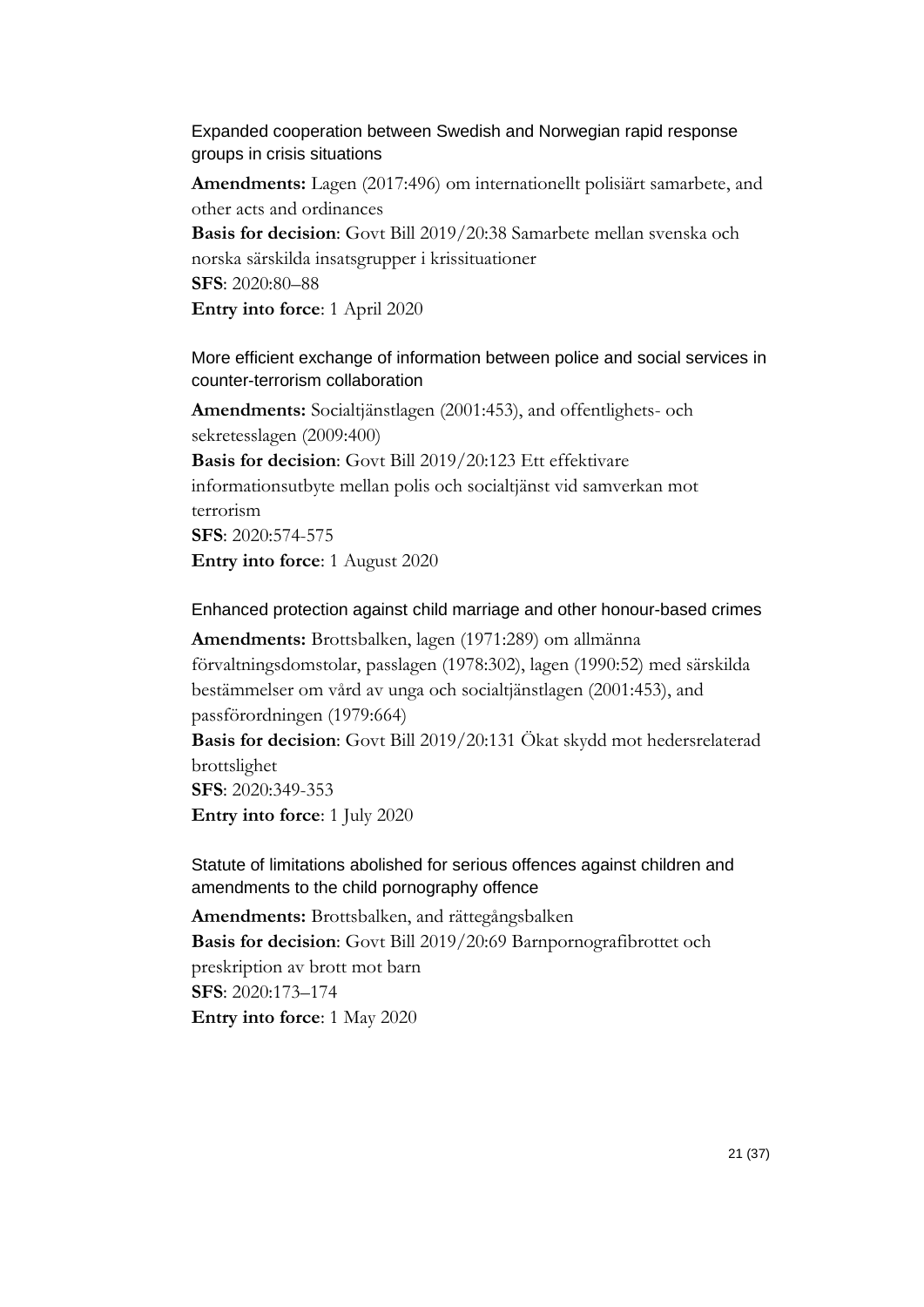<span id="page-21-0"></span>Introduction of specific criminal responsibility for collaboration with a terrorist organisation

**Amendments:** Lagen (2010:299) om straff för offentlig uppmaning, rekrytering och utbildning avseende terroristbrott och annan särskilt allvarlig brottslighet, lagen (2002:444) om straff för finansiering av särskilt allvarlig brottslighet i vissa fall, and brottsbalken

**Basis for decision**: Govt Bill 2019/20:36 Ett särskilt straffansvar för samröre med en terroristorganisation **SFS**: 2020:14–16 **Entry into force**: 1 March 2020

<span id="page-21-1"></span>Reinforcement of measures to prevent relapse upon conditional release

**Amendment:** Brottsbalken **Basis for decision**: Govt Bill 2018/19:77 Förstärkta återfallsförebyggande åtgärder vid villkorlig frigivning **SFS**: 2019:464 **Entry into force**: 1 July 2020

<span id="page-21-2"></span>Removal of permit requirement for camera surveillance on public transport and in pharmacies

**Amendment:** Kamerabevakningslagen (2018:1200) **Basis for decision**: Govt Bill 2019/20:109 Kamerabevakning i kollektivtrafik och apotek – ett enklare förfarande **SFS**: 2020:519 **Entry into force**: 1 August 2020

<span id="page-21-3"></span>Expanded access for the Swedish Security Service to personal data held by the Swedish Migration Agency

**Amendment:** Utlänningsdataförordningen (2016:30) **Basis for decision**: Memorandum, En mer effektiv tillgång till Migrationsverkets personuppgifter för Säkerhetspolisen **SFS**: 2020:326 **Entry into force**: 1 July 2020

This amendment is based on an agreement on anti-terrorism measures between the Swedish Social Democratic Party, the Moderate Party, the Swedish Green Party, the Centre Party, the Liberal Party and the Christian Democrats.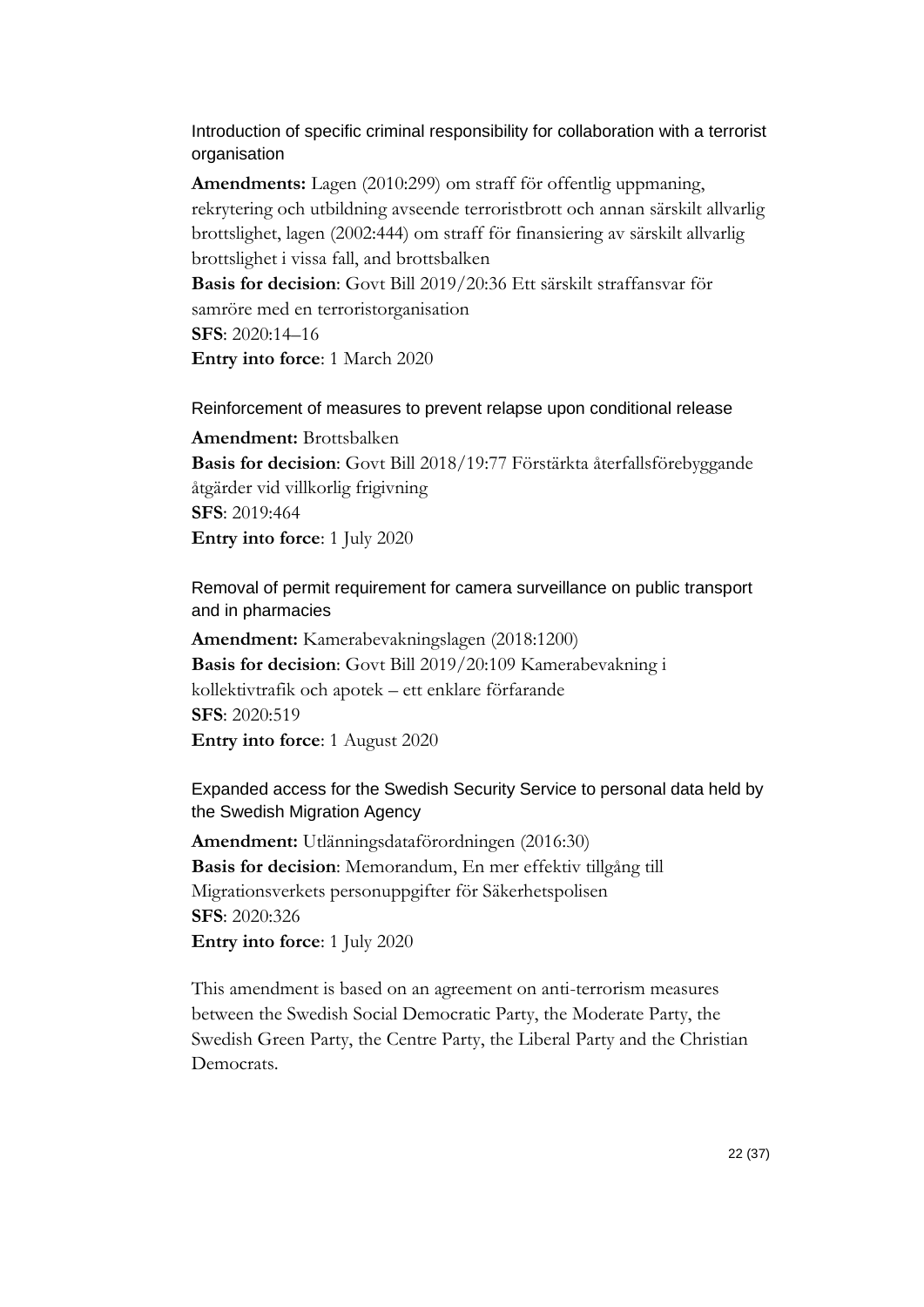## <span id="page-22-0"></span>**Acts and ordinances in response to the COVID-19 pandemic**

<span id="page-22-1"></span>Temporary measures to facilitate companies and associations holding general meetings without risk to health

**New act:** Lag (2020:198) om tillfälliga undantag för att underlätta genomförandet av bolags- och föreningsstämmor **Amendment:** Lag (2020:198) om tillfälliga undantag för att underlätta genomförandet av bolags- och föreningsstämmor **Basis for decision:** Govt Bill 2019/20:143 Tillfälliga åtgärder för att underlätta genomförandet av bolags- och föreningsstämmor, and Govt Bill

2019/20:163 Fler tillfälliga åtgärder för att underlätta genomförandet av bolags- och föreningsstämmor

**SFS:** 2020:198 and 2020:300

**Entry into force:** 15 April 2020 and 28 May 2020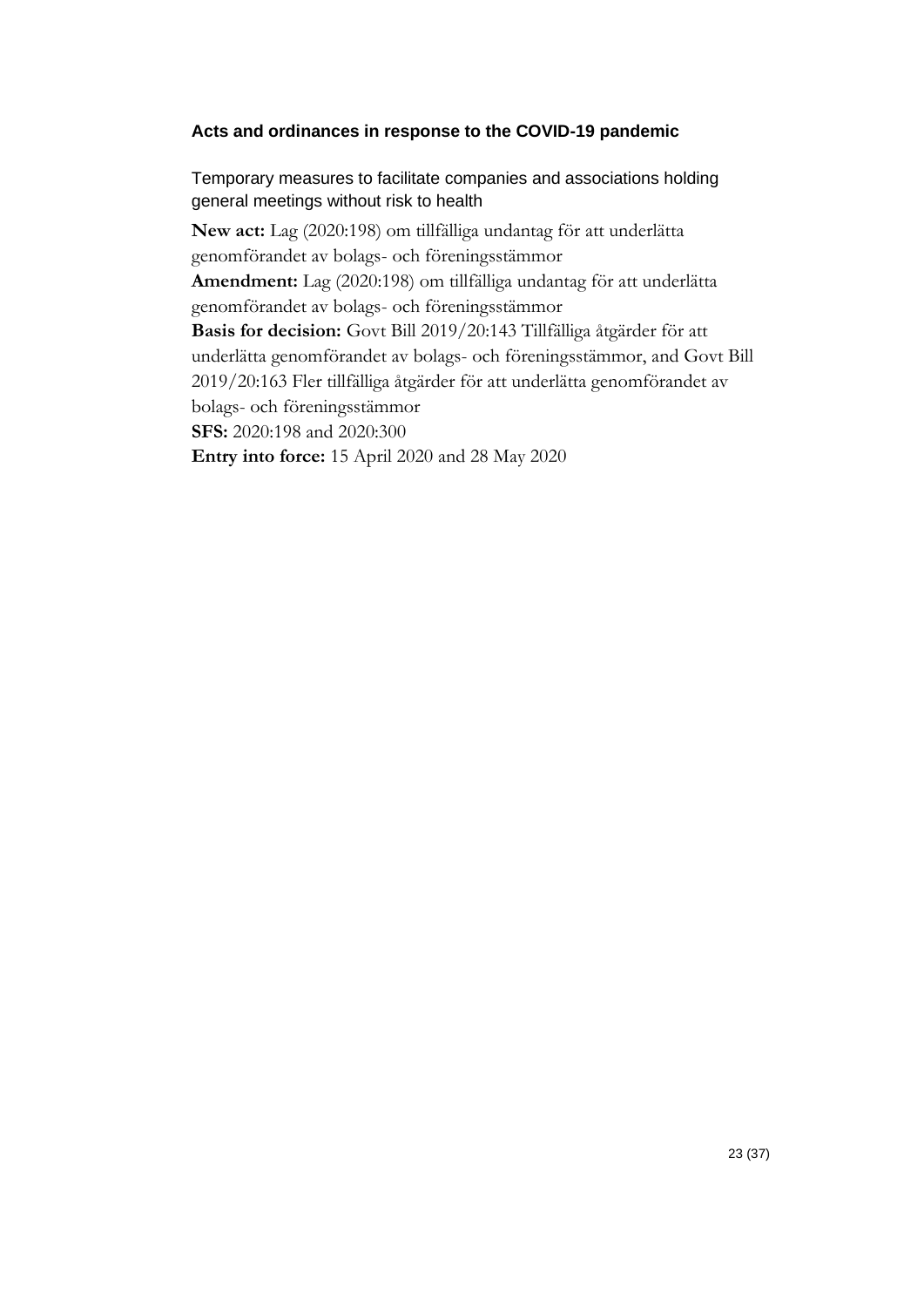## <span id="page-23-0"></span>Ministry of Culture

The Ministry of Culture is responsible for issues concerning culture, democracy, media, the national minorities, and the language and culture of the Sami people. The Ministry is also responsible for sport, youth policy and issues concerning civil society, faith communities, and burial and cremation services.

## <span id="page-23-1"></span>**Contact**

Press contact for Minister for Culture and Democracy Amanda Lind: Press Secretary Josefin Sasse Tel: +46 73 077 94 69

## <span id="page-23-2"></span>Government grants can be awarded to measures that strengthen democracy

**New ordinance:** Förordning (2020:26) om statsbidrag för åtgärder som stärker demokratin **SFS:** 2020:26 **Entry into force:** 1 March 2020

<span id="page-23-3"></span>Government grants introduced for actors in the visual arts, design and applied art

**New ordinance:** Förordning (2020:337) om statsbidrag till aktörer inom bildkonst, form och konsthantverk

**Basis for decision**: Memorandum, Förslag till ny förordning inom bildkonst-, form- och konsthantverksområdet (Ku2019/01860/KO) **SFS**: 2020:337

**Entry into force**: 30 June 2020

## <span id="page-23-4"></span>**Acts and ordinances in response to the COVID-19 pandemic**

<span id="page-23-5"></span>Introduction of state aid for cultural events cancelled or postponed due to the COVID-19 pandemic

**New ordinance:** Förordning (2020:246) om statligt stöd för kulturevenemang som har ställts in eller skjutits upp med anledning av spridningen av sjukdomen covid-19 **SFS:** 2020:246 **Entry into force**: 27 April 2020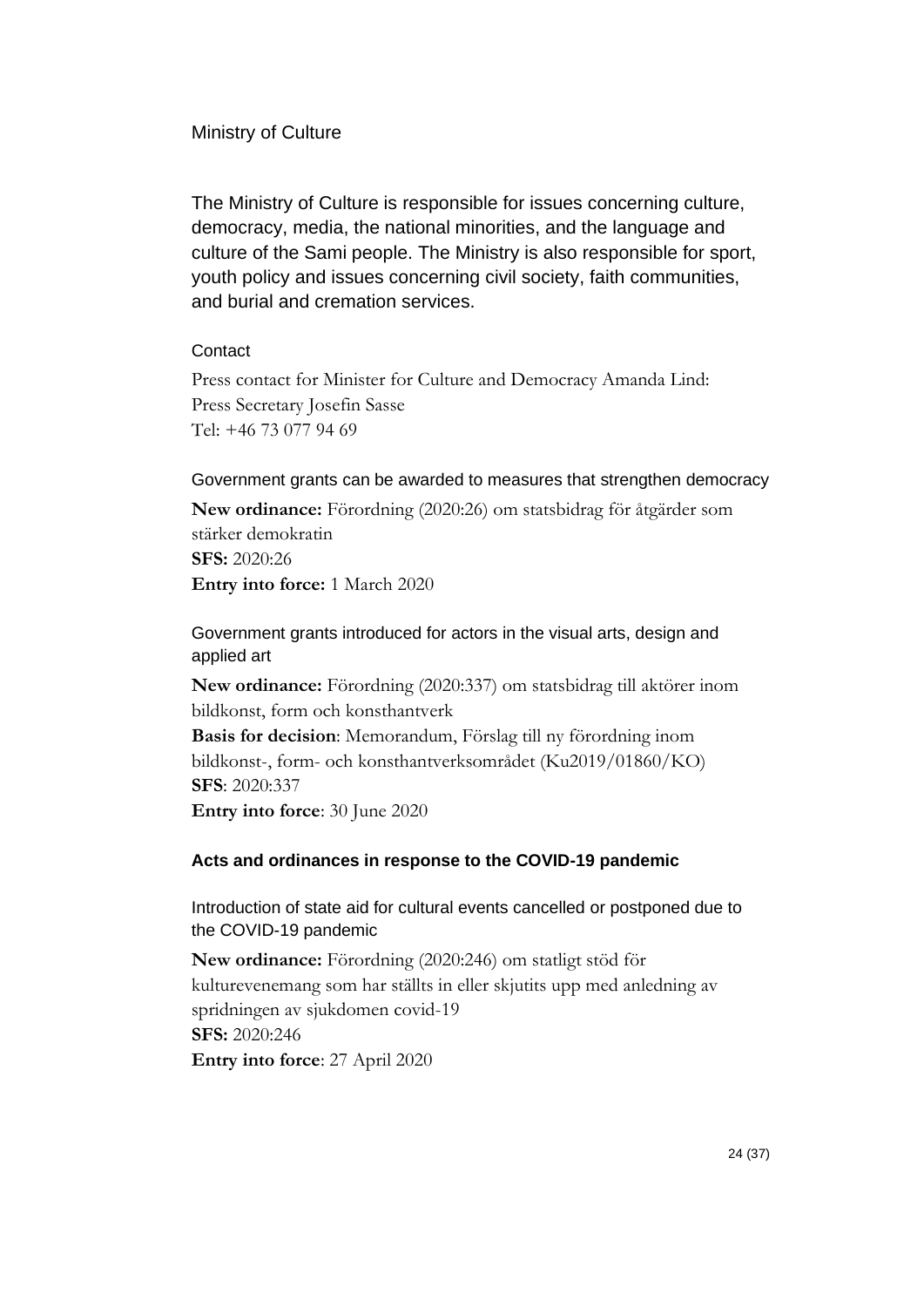#### <span id="page-24-0"></span>Ministry of the Environment

The Ministry of the Environment is responsible for issues concerning reduced climate emissions, a toxin-free everyday environment and strengthening biodiversity on land and in water. The Ministry is also responsible for issues concerning ecocycles and waste, radiation safety, protection and management of valuable natural habitats, and international environmental cooperation.

#### <span id="page-24-1"></span>**Contact**

Press contact for Minister for Environment and Climate, and Deputy Prime Minister, Isabella Lövin: Press Secretary Jakob Lundgren Tel: +46 72 206 08 92

#### <span id="page-24-2"></span>Application of best available waste treatment technologies

**Amendment:** Industriutsläppsförordningen (2013:250) **SFS**: 2020:165 **Entry into force**: 28 April 2020

#### <span id="page-24-3"></span>Improved environmental supervision

**Amendment:** Miljöbalken **Basis for decision**: Govt Bill 2019/20:137 Förbättrad tillsyn på miljöområdet **SFS**: 2020:000 **Entry into force**: 1 August 2020

#### <span id="page-24-4"></span>Implementation of EU waste directives

**Amendments:** Miljöbalken, and other acts **Basis for decision**: Govt Bill 2019/20:156 Genomförande av EU-direktiv på avfallsområdet **SFS**: 2020:601–604 **Entry into force**: 1 August 2020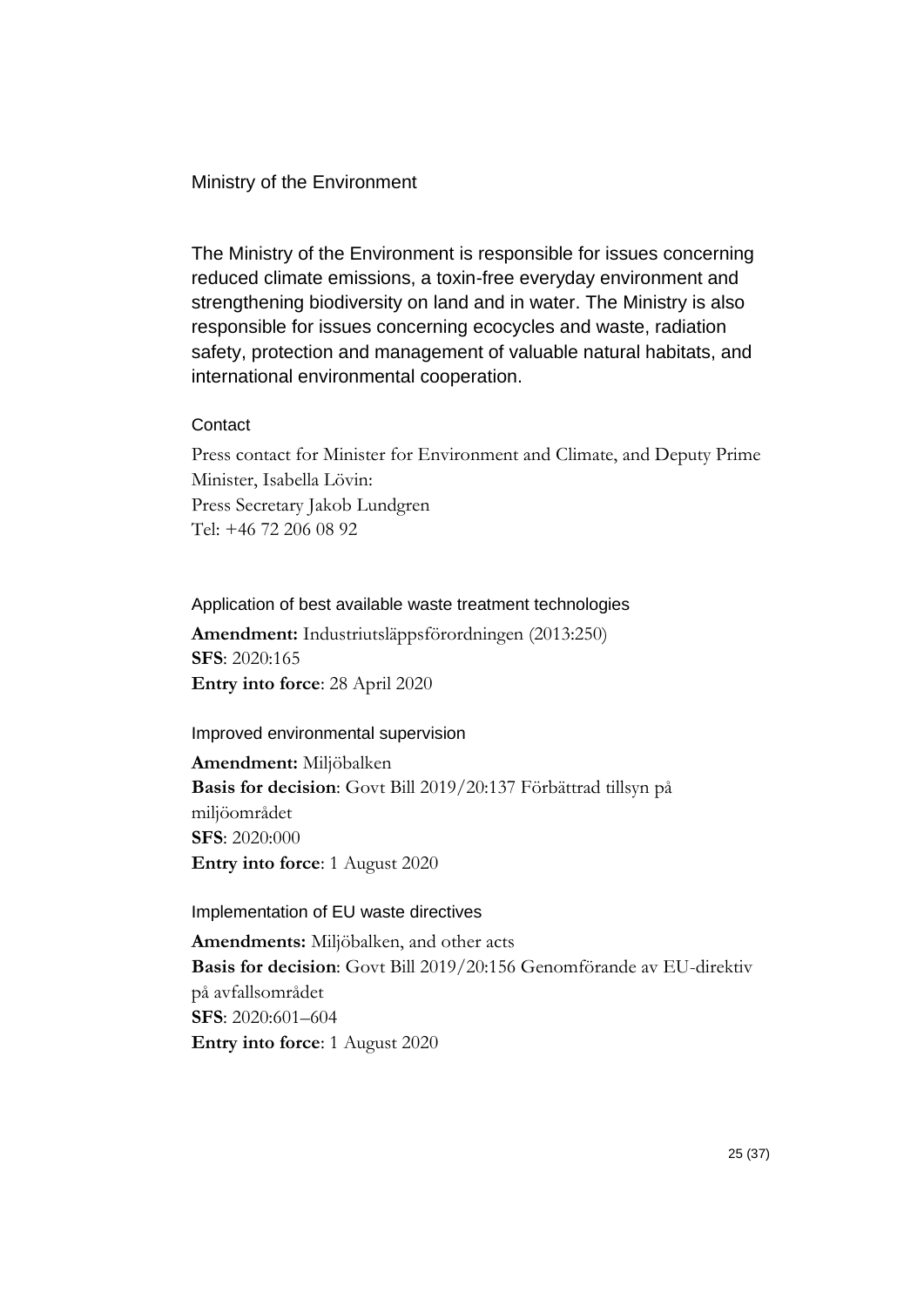<span id="page-25-0"></span>Expanded exemptions from the prohibition on handling and transporting signal crayfish

**Amendment:** Artskyddsförordningen (2007:845) **SFS**: 2020:420 **Entry into force**: 1 July 2020

#### <span id="page-25-1"></span>**Acts and ordinances in response to the COVID-19 pandemic**

<span id="page-25-2"></span>Labelling of pesticides, biocides and chemical products etc. exempted from language requirements

**Amendments:** Förordningen (2008:245) om kemiska produkter och biotekniska organismer, and förordningen (2014:425) om bekämpningsmedel **SFS**: 2020:211–212 **Entry into force**: 7 April 2017

<span id="page-25-3"></span>Temporary legislative amendment to facilitate the transition to summer fuel **Amendment:** Lag om ändring i drivmedelslagen (2011:319)

**Basis for decision**: Govt Bill 2019/20:160 Tillfällig åtgärd för att underlätta övergången till sommarbensin **SFS**: 2020:260–261 **Applies until:** 31 December 2020

<span id="page-25-4"></span>Temporary changes following notification of certain environmentally hazardous activities

**Amendments:** Miljöprövningsförordningen (2013:251), and förordningen (1998:899) om miljöfarlig verksamhet och hälsoskydd **SFS**: 2020:528–531 **Applies until:** 30 June 2021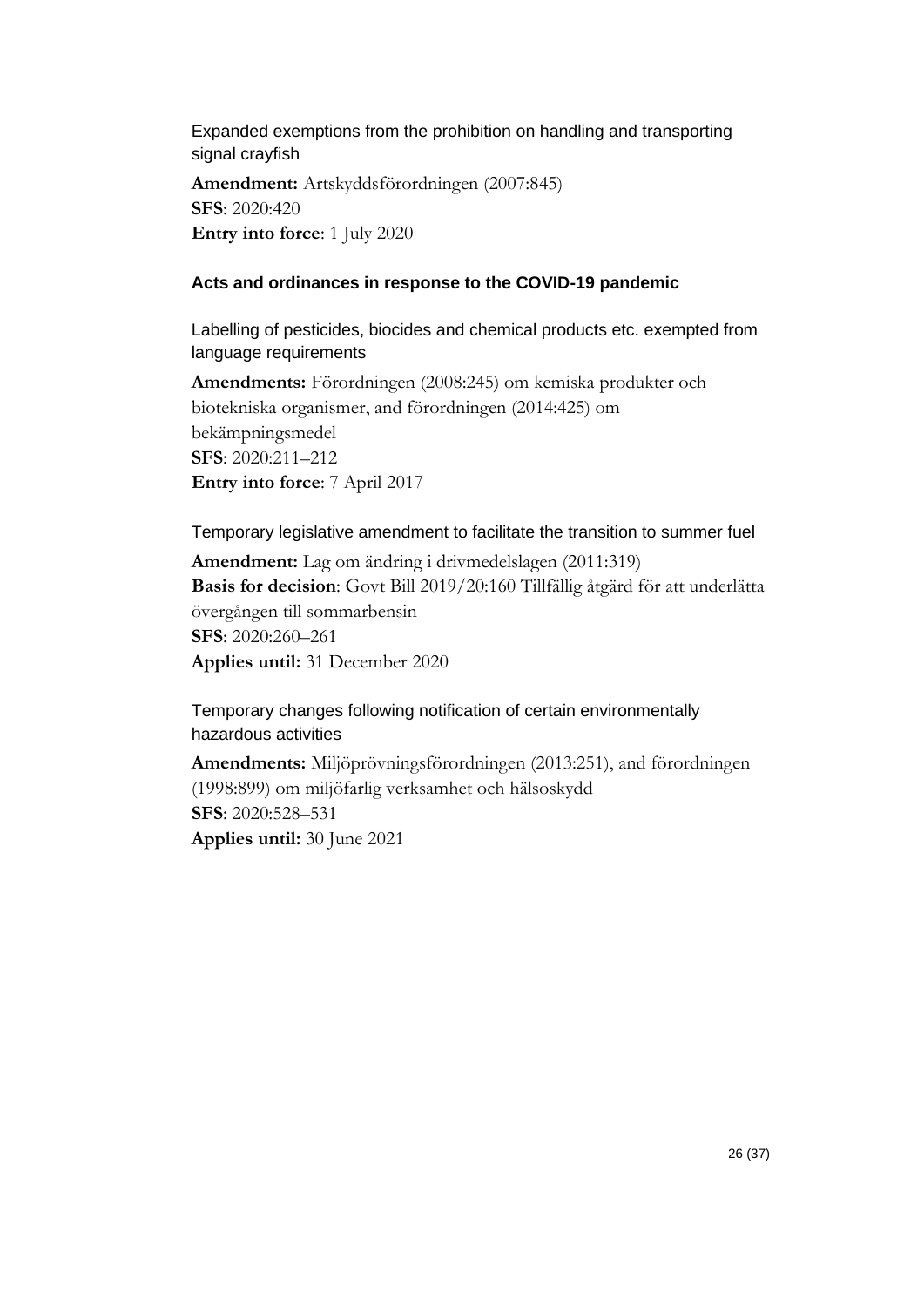<span id="page-26-0"></span>Ministry of Enterprise and Innovation

The Ministry of Enterprise and Innovation is responsible for issues concerning state-owned enterprises, the business sector, innovation, rural affairs, food and regional growth.

## <span id="page-26-1"></span>**Contacts**

Press contact for Minister for Business, Industry and Innovation Ibrahim Baylan: Press Secretary Sara Khatemi Tel: +46 76 129 67 08

Press contact for Minister for Rural Affairs Jennie Nilsson: Press Secretary Simon Andersson Tel: +46 73 032 60 36

#### <span id="page-26-2"></span>**Acts and ordinances in response to the COVID-19 pandemic**

<span id="page-26-3"></span>State aid for temporary rebates for commercial tenants particularly hard hit by the COVID-19 pandemic

**New ordinance:** Förordning om statligt stöd när vissa lokalhyresgäster fått rabatt på hyran **SFS:** 2020:237 **Entry into force:** 1 July 2020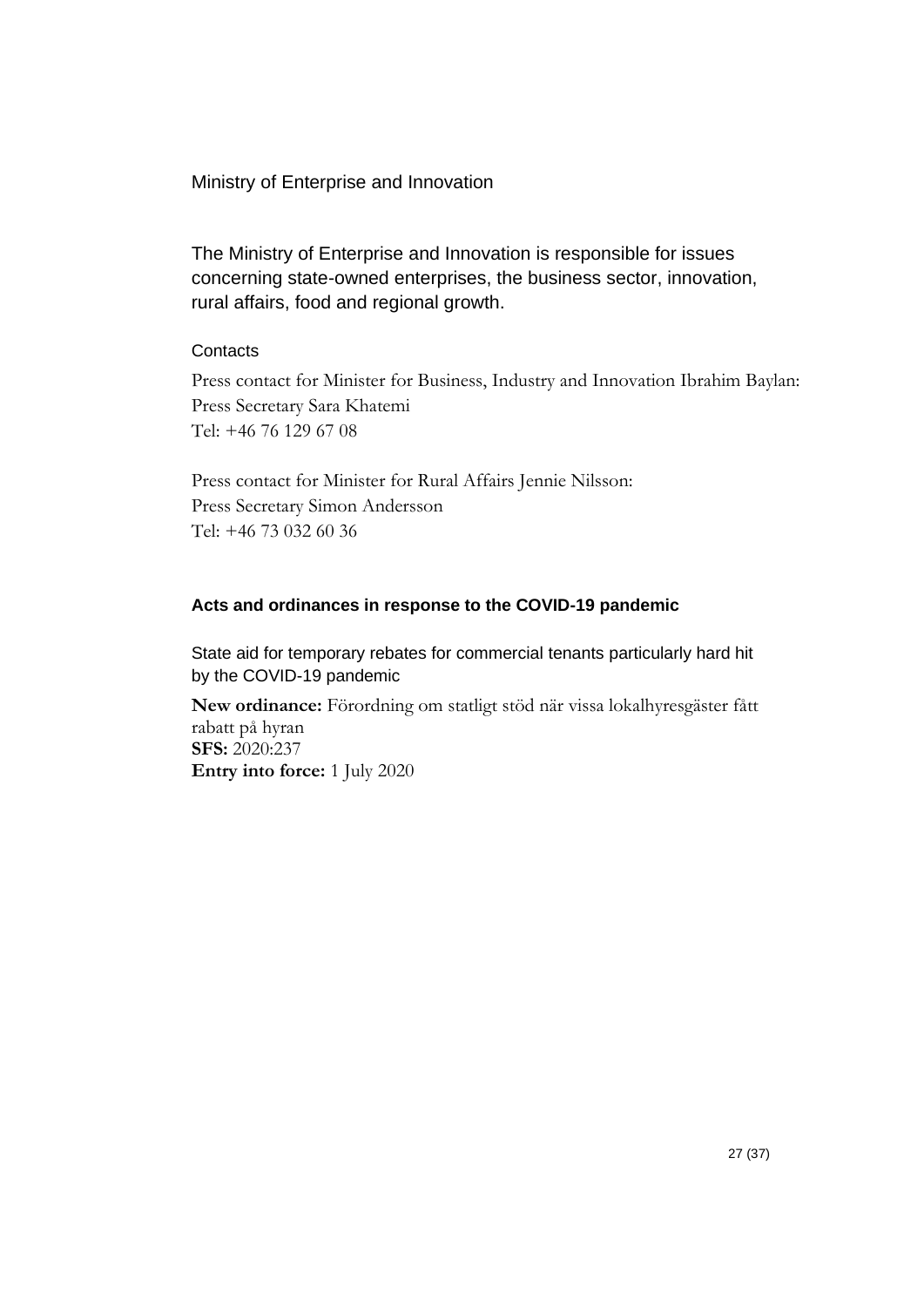<span id="page-27-0"></span>Ministry of Health and Social Affairs

The Ministry of Health and Social Affairs is responsible for issues concerning social welfare. These include promoting people's health, ensuring sick people receive the care they need, and social insurance that provides financial security to people when they are sick or older, or when children are young. Other issues include care of people with social difficulties, people with disabilities and the elderly. In addition, its work includes the rights of people with disabilities.

#### <span id="page-27-1"></span>**Contacts**

Press contacts for Minister for Health and Social Affairs Lena Hallengren: Press Secretary Jasmina Sofic Tel: +46 73 085 72 64 Press Secretary Sofia Brändström Tel: +46 72 219 50 29

Press contact for Minister for Social Security Ardalan Shekarabi: Press Secretary Viktor Nyberg Tel: +46 73 051 03 71

<span id="page-27-2"></span>Introduction of an extra allowance for families with children under the housing allowance

**Amendment:** Socialförsäkringsbalken **Basis for decision:** Govt Bill 2019/20:167 Extra ändringsbudget för 2020 – Stöd till hälso- och sjukvården, utbildningsinsatser och andra åtgärder med anledning av coronaviruset **SFS:** 2020:431 and 2020:432 **Entry into force:** 1 July 2020 **Applies until:** 31 December 2020

#### <span id="page-27-3"></span>Improvements for children in compulsory mental care

**Amendments:** Lagen (1991:1128) om psykiatrisk tvångsvård, and lagen (1991:1129) om rättspsykiatrisk vård **Basis for decision:** Govt Bill 2019/20:84 Förbättringar för barn inom den psykiatriska tvångsvården, and Committee Report 2019/20:SoU15 **SFS:** 2020:354 and 2020:355 **Entry into force:** 1 July 2020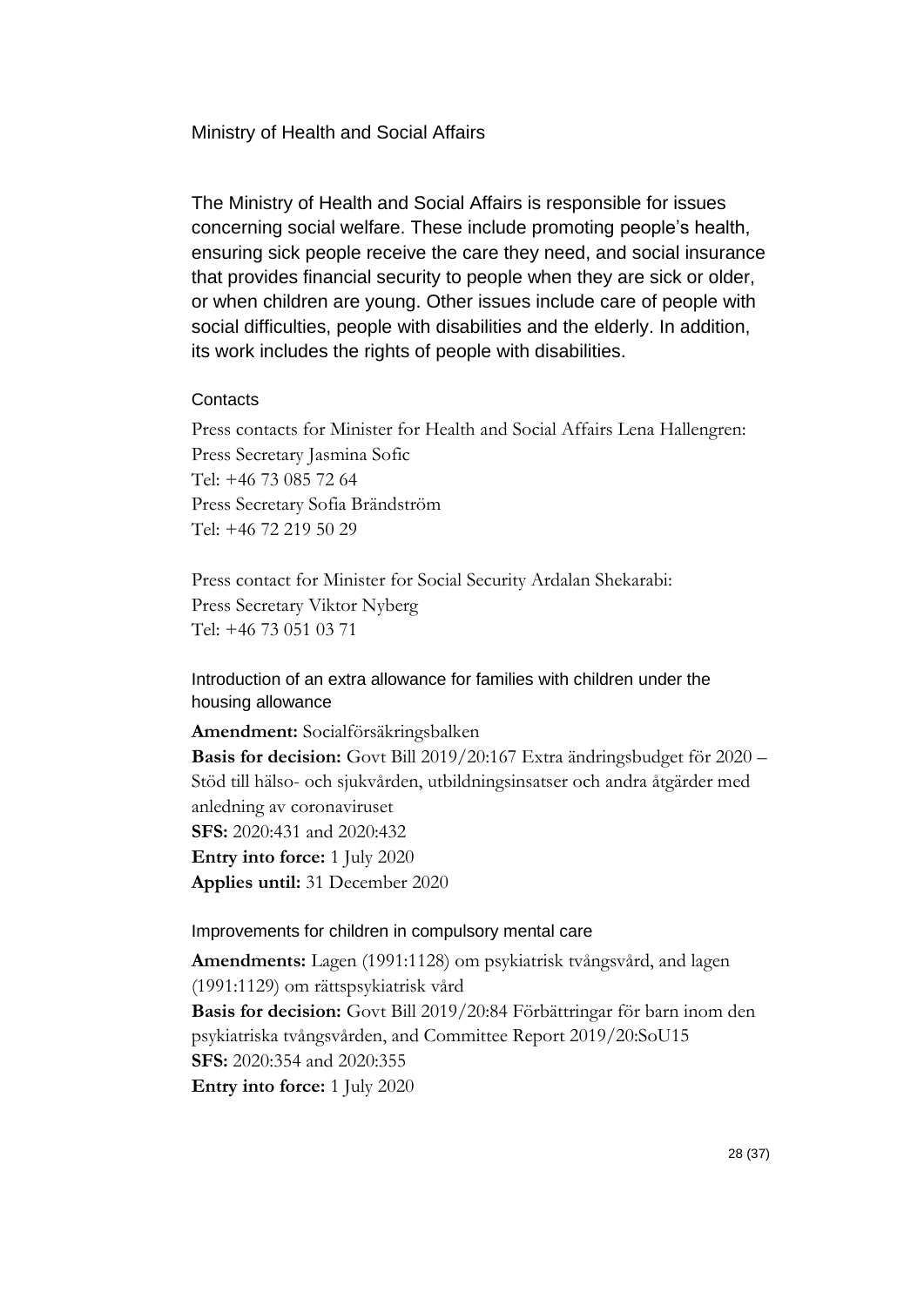## <span id="page-28-0"></span>Family Law and Parental Support Authority tasked with coordinating obligatory courses for adoptive parents

**Amendment:** Förordning om ändring i förordningen (2017:292) med instruktion för Myndigheten för familjerätt och föräldraskapsstöd **SFS:** 2020:139 **Entry into force:** 1 May 2020

## <span id="page-28-1"></span>All support measures for breathing and tube-feeding confer entitlement to personal assistance

**Amendments:** Socialförsäkringsbalken, and lagen (1993:387) om stöd och service till vissa funktionshindrade

**Basis for decision:** Govt Bill 2019/20:92 Personlig assistans för samtliga hjälpmoment som avser andning och måltider i form av sondmatning **SFS:** 2020:440 and 2020:441 **Entry into force:** 1 July 2020

The amendment is based on the January Agreement, the policy agreement between the Social Democratic Party, the Centre Party, the Liberal Party and the Green Party.

<span id="page-28-2"></span>Previous decisions on childcare allowance can be extended

**Amendment:** Socialförsäkringsbalken **Basis for decision:** Govt Bill 2019/20:126 Några frågor om rehabiliteringsersättning och vårdbidrag **SFS:** 2020:427 **Entry into force:** 1 July 2020

#### <span id="page-28-3"></span>Broader eligibility for car allowance

**Amendment:** Socialförsäkringsbalken **Basis for decision:** Govt Bill 2019/20:107 Förbättrade möjligheter till bilstöd **SFS:** 2020:509 **Entry into force:** 1 October 2020

This amendment is based on an agreement between the Government, the Centre Party and the Liberal Party.

## <span id="page-28-4"></span>Rehabilitation compensation introduced for temporary sickness absence from vocational rehabilitation

**Amendment:** Socialförsäkringsbalken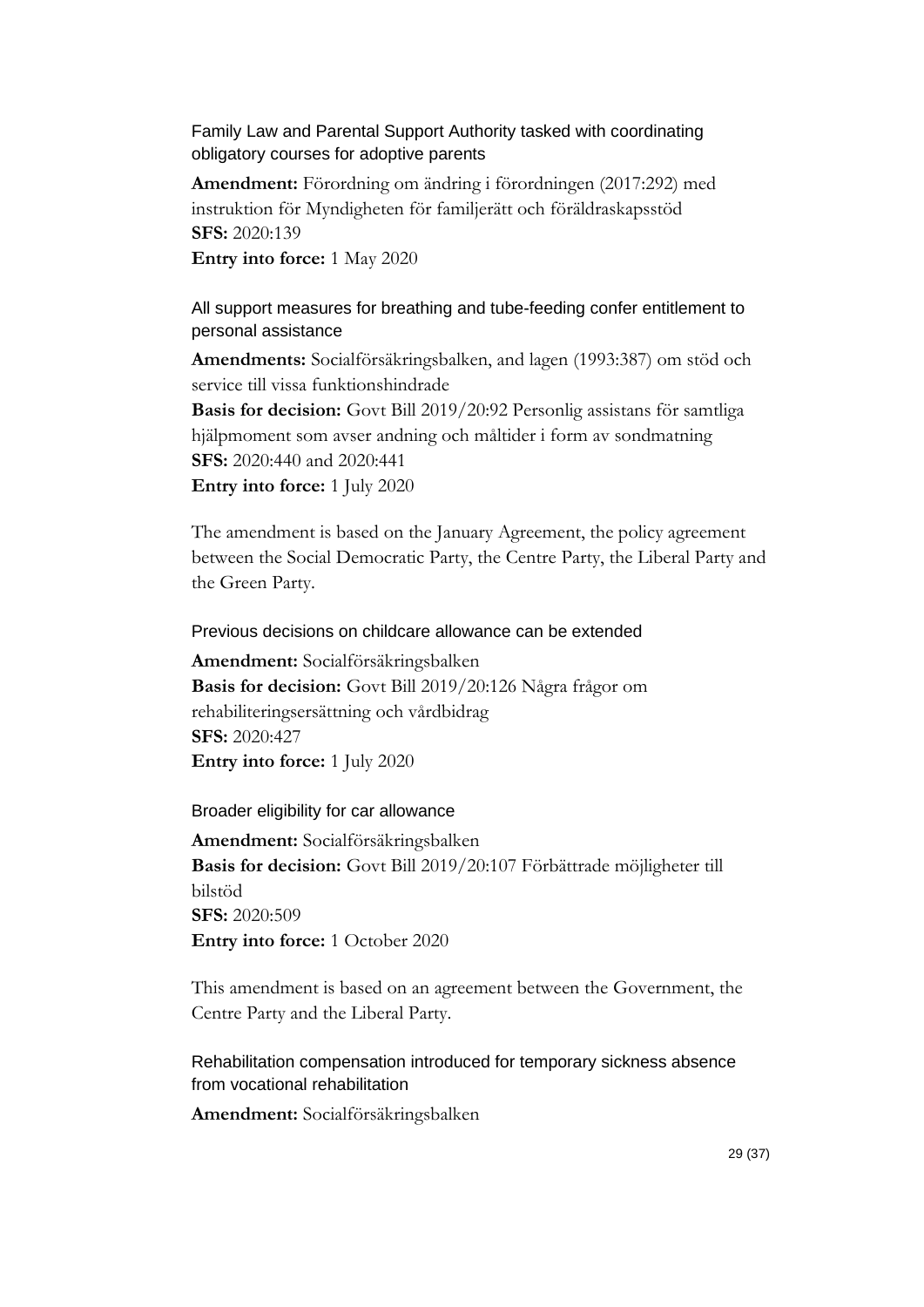**Basis for decision:** Govt Bill 2019/20:126 Några frågor om rehabiliteringsersättning och vårdbidrag **SFS:** 2020:427 **Entry into force:** 1 July 2020

#### <span id="page-29-0"></span>**Acts and ordinances in response to the COVID-19 pandemic**

<span id="page-29-1"></span>National Board of Health and Welfare can distribute personal protective equipment and testing materials among regions and municipalities

**New ordinance:** Förordningen (2020:126) om fördelning av sjukvårdsmaterial till följd av spridningen av sjukdomen covid-19 **SFS:** 2020:126

**Entry into force:** 17 March 2020

#### <span id="page-29-2"></span>Introduction of a national ban on visits to care homes for older people

**New ordinance:** Förordning om tillfälligt förbud mot besök i särskilda boendeformer för äldre för att förhindra spridningen av sjukdomen covid-19 **SFS:** 2020:163 **Entry into force:** 1 April 2020 **Applies until:** 31 December 2020

<span id="page-29-3"></span>Limit on medication quantities that can be dispensed at retail pharmacies **Amendment:** Förordning (2009:659) om handel med läkemedel **SFS:** 2020:164

**Entry into force:** 1 April 2020

<span id="page-29-4"></span>Government given extended right to issue regulations in response to crises **Amendments:** Socialförsäkringsbalken, and lagen (1991:1047) om sjuklön **Basis for decision:** Govt Bill 2019/20:132 Extra ändringsbudget för 2020 – Åtgärder med anledning av coronaviruset **SFS:** 2020:189–190 **Entry into force:** 7 April 2020

<span id="page-29-5"></span>Suspension of medical certificate requirement during sick pay period **Amendment:** Lagen (1991:1047) om sjuklön **Basis for decision:** Govt Bill 2019/20:132 Extra ändringsbudget för 2020 – Åtgärder med anledning av coronaviruset **SFS:** 2020:190 **Entry into force:** 7 April 2020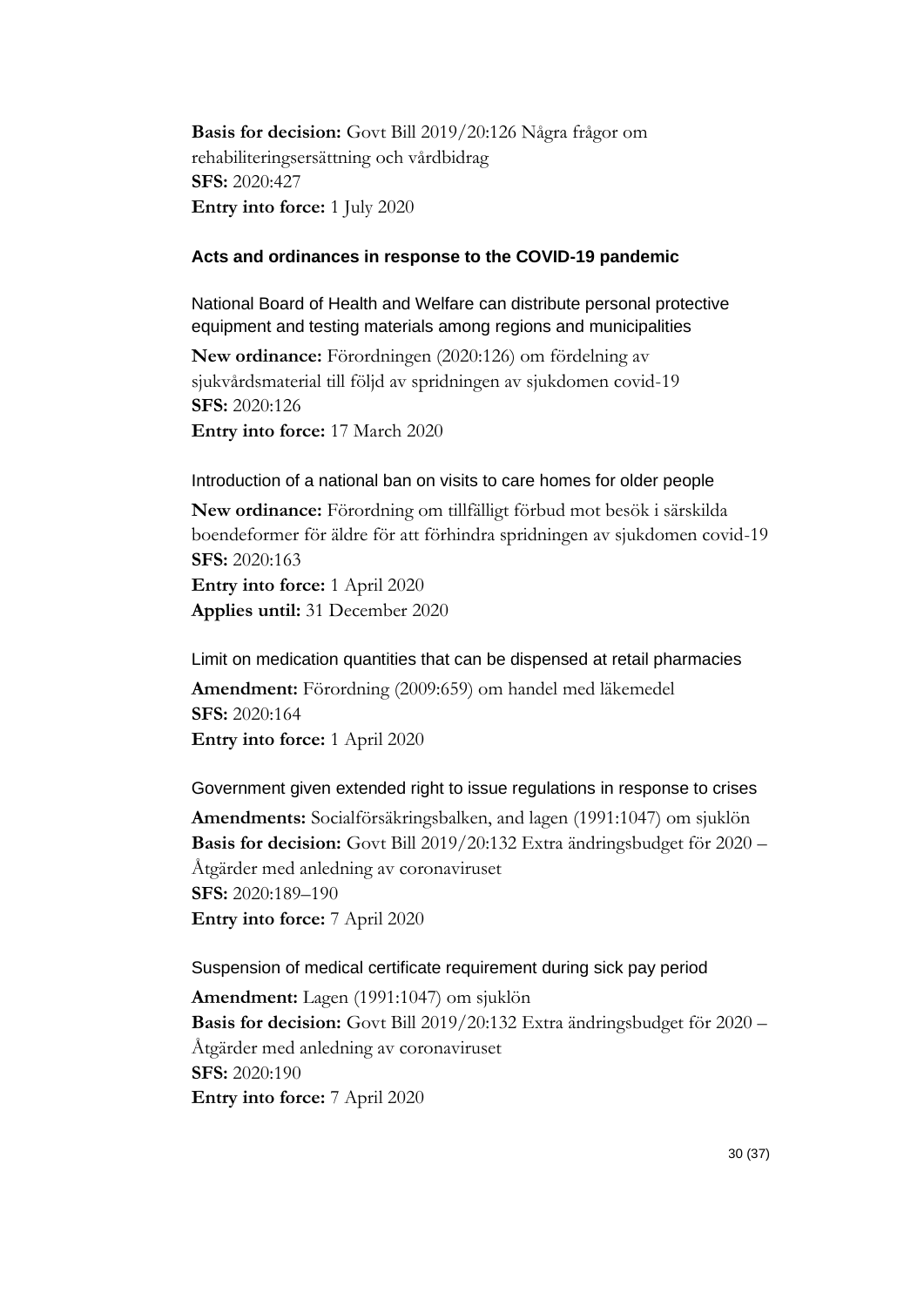#### <span id="page-30-0"></span>Employees to be compensated for standard deduction for sick days

**New ordinance:** Förordning om vissa sjukpenningförmåner med anledning av sjukdomen covid-19

**Basis for decision:** Memorandum, Vissa sjukpenningförmåner och ersättning till arbetsgivare för sjuklönekostnader (reg. no S2020/02592/SF) **SFS:** 2020:195, amended by 2020:510, 2020:511 **Entry into force:** 7 April 2020

<span id="page-30-1"></span>Time period to submit medical certificates in sickness benefit cases extended

**Amendment:** Förordning (1995:1051) om skyldigheten att lämna läkarintyg m.m. i sjukpenningärenden i vissa fall

**Basis for decision:** Memorandum, Vissa sjukpenningförmåner och ersättning till arbetsgivare för sjuklönekostnader (reg. no S2020/02592/SF) **SFS:** 2020:196

**Entry into force:** 7 April 2020

<span id="page-30-2"></span>Government grants to regions and municipalities for financial support to services necessitated by COVID-19

**New ordinance:** Förordning om statsbidrag till regioner och kommuner för att ekonomiskt stödja verksamheter inom hälso- och sjukvård respektive socialtjänst till följd av sjukdomen covid-19

**Basis for decision:** Govt Bill 2019/20:132 Extra ändringsbudget för 2020 - Åtgärder med anledning av coronaviruset **SFS:** 2020:193

**Entry into force:** 8 April 2020

<span id="page-30-3"></span>Introduction of special provisions on temporary parental benefit due to COVID-19

**New ordinance:** Förordning om viss tillfällig föräldrapenning med anledning av sjukdomen covid-19

**Basis for decision:** Memorandum Tillfälliga bestämmelser om tillfällig föräldrapenning med anledning av covid-19 (S2020/03216/SF) **SFS:** 2020:244 **Entry into force:** 25 April 2020

**Applies until:** 30 September 2020

<span id="page-30-4"></span>People with COVID-19 can be entitled to work injury insurance benefits

**Amendment:** Förordningen (1977:284) om arbetsskadeförsäkring och statligt personskadeskydd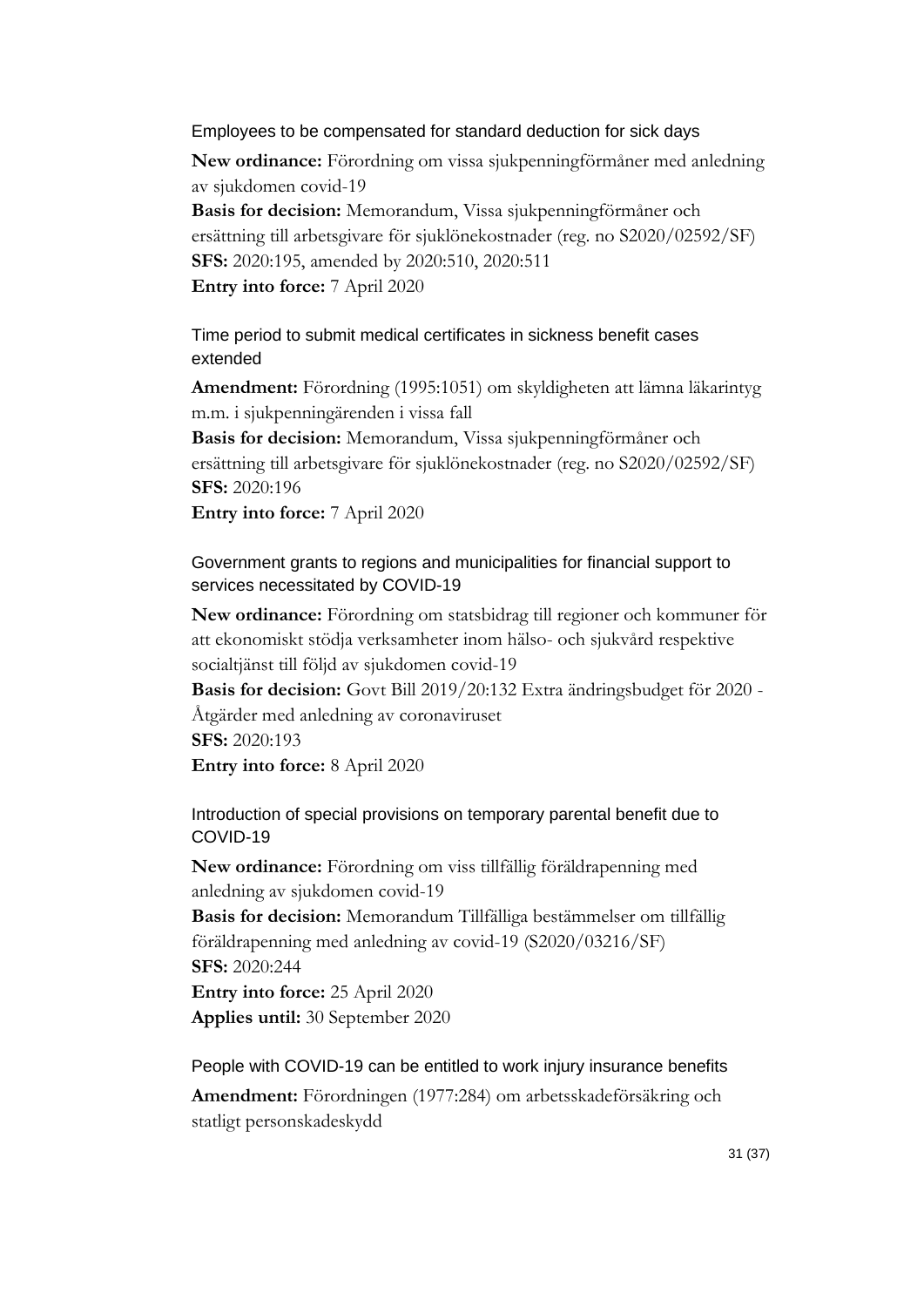**Basis for decision:** Memorandum, Arbetsskador till följd av smittsamma sjukdomar (S2020/03167/SF) **SFS:** 2020:245 **Entry into force:** 25 April 2020

#### <span id="page-31-0"></span>Amended transitional provisions concerning medical devices

**Amendments:** Lagen (1993:584) om medicintekniska produkter, lagen (2011:791) om ackreditering och teknisk kontroll, förordningen (1993:876) om medicintekniska produkter, and förordningen (2020:57) med instruktion för Läkemedelsverket

**Basis for decision:** Govt Bill 2019/20:161 Ändrade övergångsbestämmelser när det gäller medicintekniska produkter **SFS:** 2020:313–316

**Entry into force:** 26 May 2020

## <span id="page-31-1"></span>Postponed introduction of national patient medication list and basic residential training for doctors

**Amendment:** Lagen (2018:1212) om nationell läkemedelslista and consequential amendments to other acts, and patientsäkerhetslagen (2010:659) and hälso- och sjukvårdslagen (2017:30)

**Basis for decision:** Govt Bill 2019/20:158 Senarelagt införande av nationell läkemedelslista och bastjänstgöring för läkare

**SFS:** 2020:304–312

**New entry into force:** 1 May 2023 for two sections, and otherwise 1 May 2021 for lagen om nationell läkemedelslista, and 1 July 2021 for basic residential training for doctors

## <span id="page-31-2"></span>COVID-19 classified as a disease that is dangerous to public health and to society

**New ordinance:** Förordning om att bestämmelserna i smittskyddslagen (2004:168) om allmänfarliga och samhällsfarliga sjukdomar ska tillämpas på infektion med 2019-nCov.

**SFS:** 2020:20

**Ikraftträdande:** 2 February 2020

<span id="page-31-3"></span>COVID-19 classified as disease that is dangerous to public health and to society

**Amendment:** Smittskyddslagen (2004:168) **Basis for decision:** Govt Bill 2019/20:144 Covid-19 och ändringar i smittskyddslagen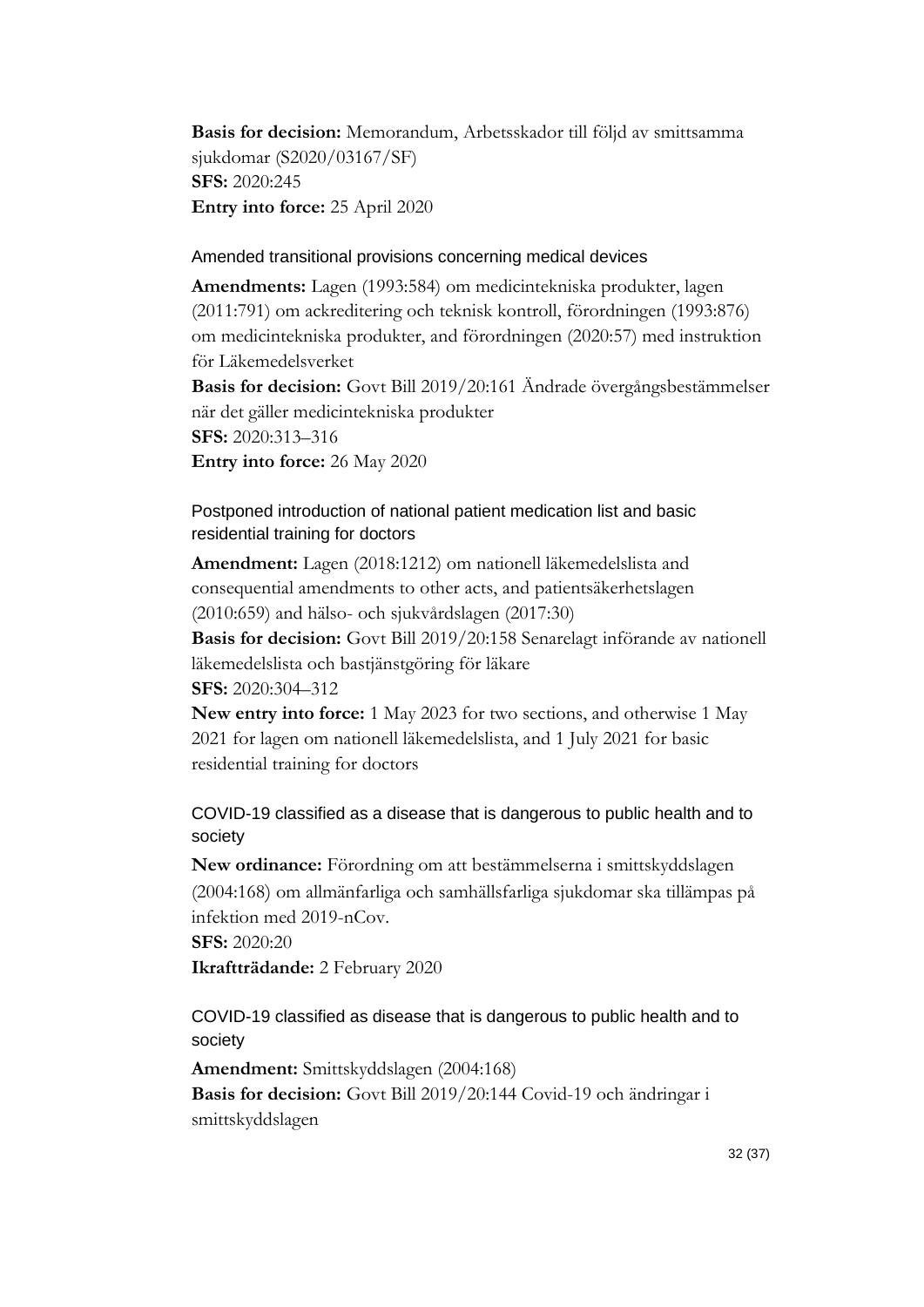**SFS:** 2020:430 **Entry into force:** 1 July 2020

<span id="page-32-0"></span>Temporary communicable disease control measures at eating and drinking establishments

**New act:** Lagen om tillfälliga smittskyddsåtgärder på serveringsställen **New ordinance:** Förordningen om tillfälliga smittskyddsåtgärder på serveringsställen **Basis for decision:** Govt Bill 2019/20:172 En ny lag om tillfälliga smittskyddsåtgärder på serveringsställen

**SFS:** 2020:526, 2020:527 **Entry into force:** 1 July 2020 **Applies until:** 31 December 2020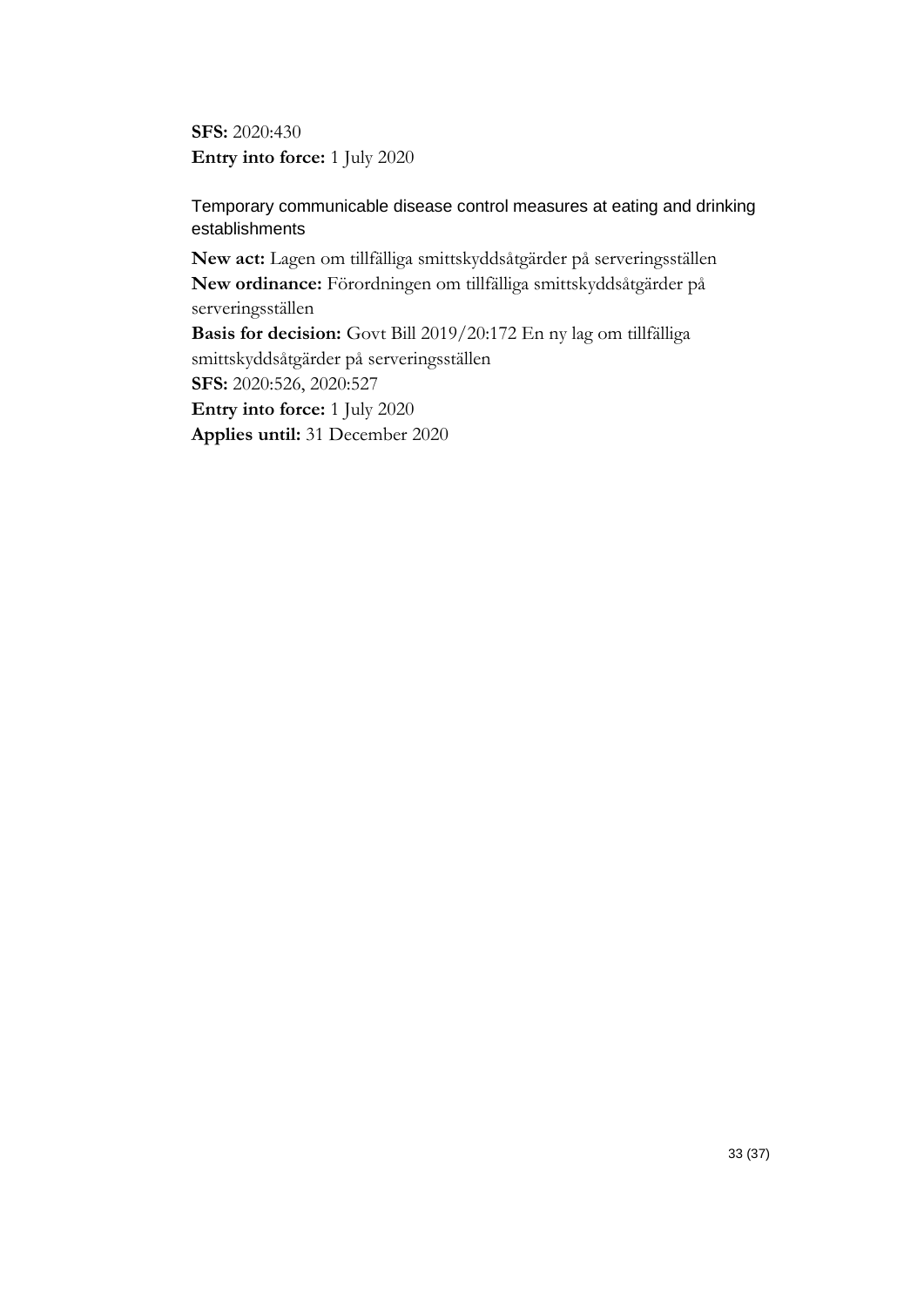<span id="page-33-0"></span>Ministry of Education and Research

The Ministry of Education and Research is responsible for the Government's education and research policies. The Ministry works on issues concerning preschools, schools, municipal adult education, vocational higher education and liberal adult education. It also works on issues concerning the activities of higher education institutions, research funding and student finance.

#### <span id="page-33-1"></span>**Contacts**

Press contact for Minister for Education Anna Ekström: Press Secretary Anja L Sundberg Tel: +46 76 116 77 45

Press contact for Minister for Higher Education and Research Matilda Ernkrans: Press Secretary Tove Kullenberg Tel: +46 73 842 50 59

<span id="page-33-2"></span>Extended possibilities to use remote learning, distance education and outsourcing

**Amendments:** Skollagen (2010:800) **Basis for decision:** Govt Bill 2019/20:127 Fjärrundervisning, distansundervisning och vissa frågor om entreprenad **SFS:** 2020:605 **Entry into force:** 1 August 2020

<span id="page-33-3"></span>Municipal adult education to make even greater contribution to skills supply **Amendment:** Skollagen (2010:800)

**Basis for decision:** Govt Bill 2019/20:105 Komvux för stärkt kompetensförsörjning **SFS:** 2020:446 **Entry into force:** 1 July 2020

#### <span id="page-33-4"></span>Government grants may be given for development of sectoral validation

**New ordinance:** Förordning om statsbidrag för utveckling av branschvalidering **Basis for decision:** SOU 2019:69 Validering – för kompetensförsörjning och livslångt lärande **SFS:** 2020:268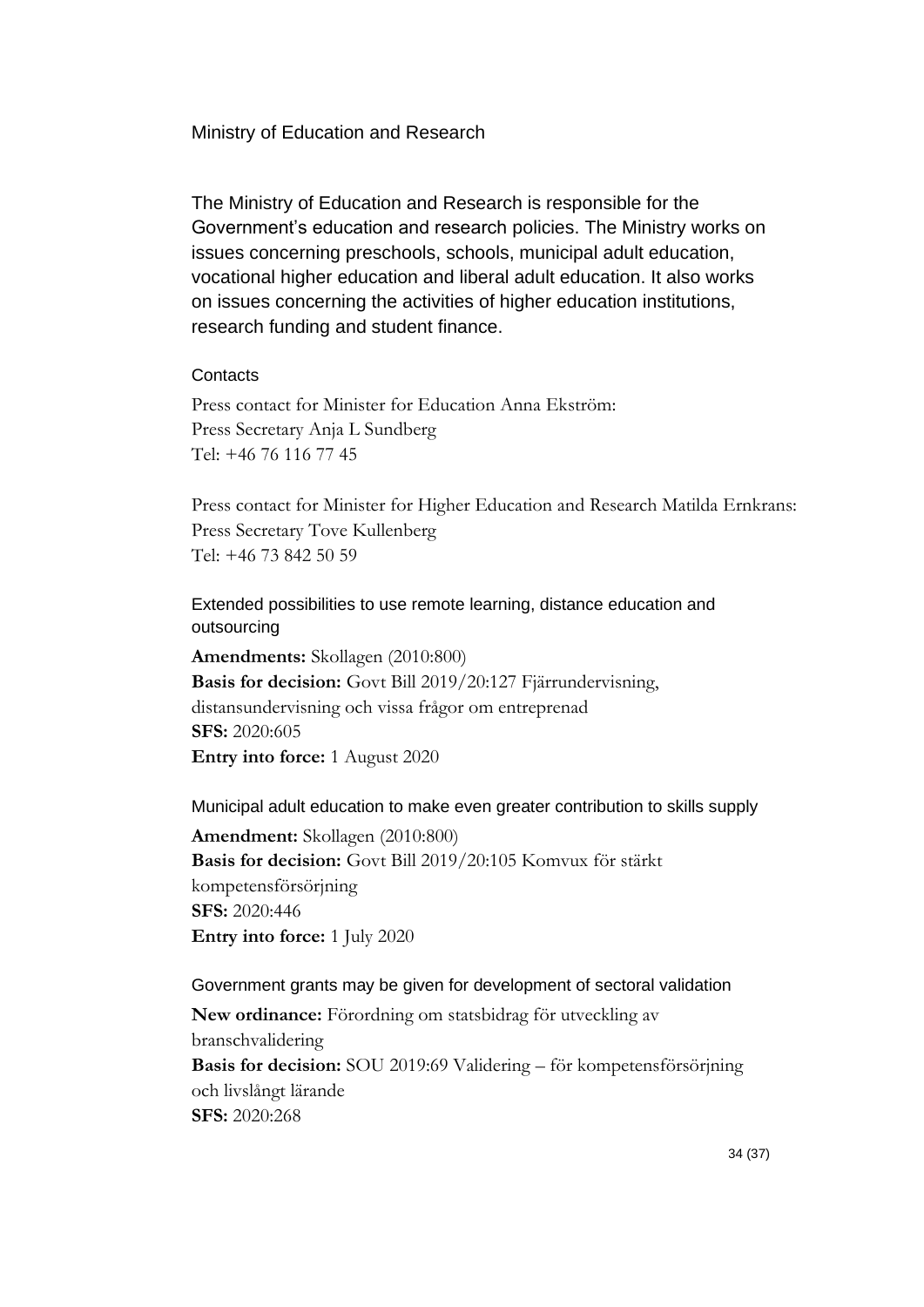**Entry into force:** 3 June 2020

#### <span id="page-34-0"></span>**Acts and ordinances in response to the COVID-19 pandemic**

<span id="page-34-1"></span>School authorities can decide to close activities on school premises in response to extraordinary events in peacetime

**New act:** Lag om tillfällig stängning av verksamheter på skolområdet vid extraordinära händelser i fredstid

**Basis for decision:** Committee Report 2019/20:UbU25 Lag om tillfällig stängning av verksamheter på skolområdet vid extraordinära händelser i fredstid

**SFS:** 2020:148

**Entry into force:** 21 March 2020

<span id="page-34-2"></span>Students can retain their student finance and training grants when teaching is cancelled

**Amendments:** Studiestödslagen (1999:1395), lagen (2017:527) om studiestartsstöd, and förordningen (2016:706) om utbildningsbidrag för kompletterande pedagogisk utbildning som leder till ämneslärarexamen för personer som har en examen på forskarnivå

**New ordinance:** Förordning om studiestöd vid spridning av viss smitta **Basis for decision:** Govt Bill 2019/20:132 Extra ändringsbudget för 2020 – Åtgärder med anledning av coronaviruset **SFS:** 2020:199–201 and 2020:250 **Entry into force:** 7 April 2020 and 25 April 2020

#### <span id="page-34-3"></span>Income ceiling for student aid removed for 2020

**Amendments:** Studiestödslagen (1999:1395), and förordningen (2020:201) om studiestöd vid spridning av viss smitta **Basis for decision:** Govt Bill 2019/20:146 Extra ändringsbudget för 2020 – Ytterligare åtgärder med anledning av coronaviruset **SFS:** 2020:235–236 **Entry into force:** 13 April 2020

<span id="page-34-4"></span>More unemployed people with considerable educational needs to be eligible for education entry grants

**Amendments:** Lagen (2017:527) om studiestartsstöd, and förordningen (2020:201) om studiestöd vid spridning av viss smitta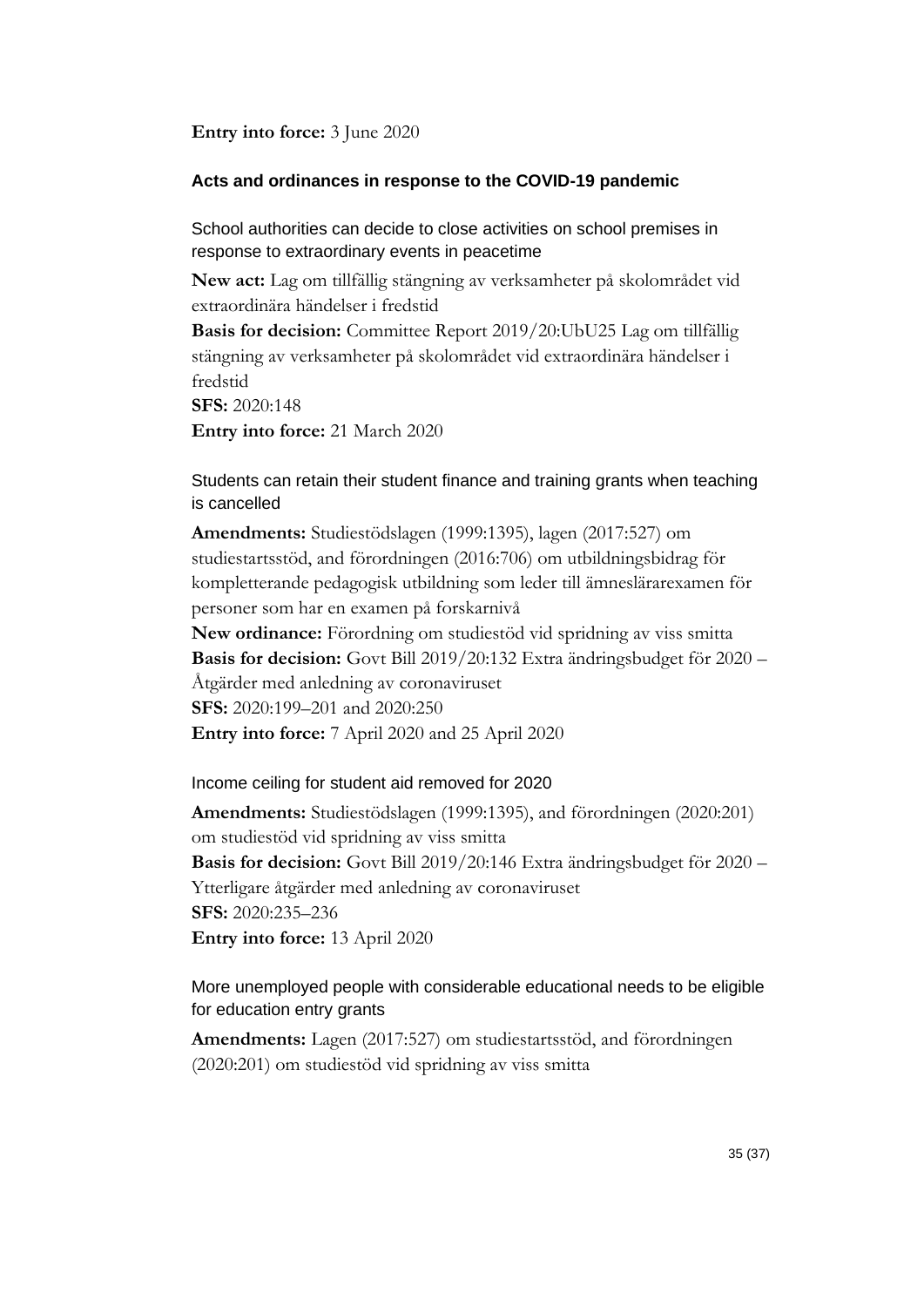**Basis for decision:** Govt Bill 2019/20:167 Extra ändringsbudget för 2020 – Stöd till hälso- och sjukvården, utbildningsinsatser och andra åtgärder med anledning av coronaviruset **SFS:** 2020:444–445 **Entry into force:** 1 July 2020

## <span id="page-35-0"></span>Broader eligibility for student finance and training grants when caring for children during school closures

**Amendments:** Studiestödsförordningen (2000:655), and förordningen (2016:706) om utbildningsbidrag för kompletterande pedagogisk utbildning som leder till ämneslärarexamen för personer som har en examen på forskarnivå **SFS:** 2020:250–251

**Entry into force:** 25 April 2020

<span id="page-35-1"></span>Possibility to issue final grades in municipal adult education extended by one year

**Amendments:** Förordningen (2011:1108) om vuxenutbildning, högskoleförordningen (1993:100), and förordningen (2009:130) om yrkeshögskolan **SFS:** 2020:247–249 **Entry into force:** 27 May 2020

<span id="page-35-2"></span>Additional application round introduced for courses and course packages in vocational higher education

**Amendment:** Förordningen (2009:130) om yrkeshögskolan **Basis for decision:** Govt Bill 2019/20:99 Vårändringsbudget för 2020 **SFS:** 2020:279 **Entry into force:** 10 June 2020

#### <span id="page-35-3"></span>Extended possibilities for contract education in vocational higher education

**Amendment:** Förordningen (2009:131) om utbildning inom yrkeshögskolan som uppdragsutbildning **SFS:** 2020:299 **Entry into force:** 15 June 2020